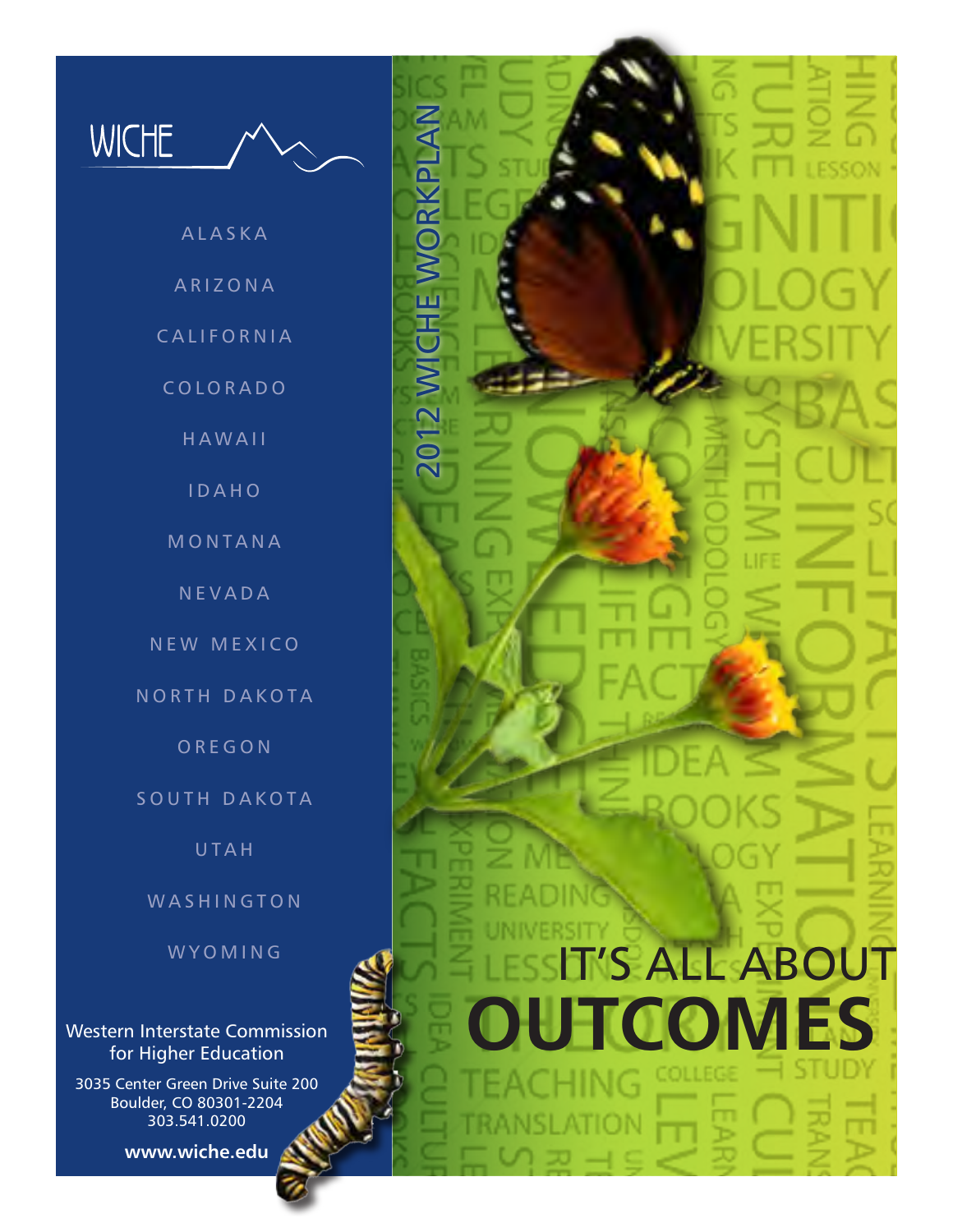"When will they ever learn?" is the refrain of a Pete Seeger song from the '60s. It could also stand as one of the primary questions in higher education today. It's a question that the educators who teach in our institutions, and the businesspeople who hire those institutions' graduates, are asking about students: When will they learn what they need to know to pass that class, earn that degree and become contributing members of society? It's a question that legislators and policymakers are asking about our colleges and universities: When will they learn how to educate our students – effectively and economically – so that they can succeed at school and life? And it's a question that higher education consumers – college students and their families – are asking about the whole postsecondary setup: When will those who run the system learn how to ensure that students' investment of money and time truly pays off, in the form of learning?

For many policymakers the focus is on boosting the percentage of students earning degrees: in today's global economy, it's thought that higher degree completion rates will make the U.S. more competitive. But as educational consultant Arthur Hauptman recently pointed out, focusing too narrowly on raising degree completion rates may undercut the real purpose of higher education: *learning*. In addition, honing in on graduation rates could discourage institutions from accepting and educating at-risk students: those who face the biggest challenges in earning a degree and are most likely to drop out – and whose educational success is key to our future as a nation.

Ensuring that all students – including those we have not served well traditionally – learn what they need to know so that they can be successful members of their communities is a major priority for WICHE and its units: Policy Analysis and Research, Programs and Services, Mental Health Program, WCET, and the Technology and Innovation initiative. In fiscal 2012 we'll strive to assist the West's institutions to find ways to help students not only to graduate but also to hit their marks when it comes to learning. Our work will focus on five areas: finance, access and success, workforce and society, technology and innovation, and accountability.

## **Finance**

Providing students with affordable access to education and helping them to meet their postsecondary goals in a timely manner, along with assisting institutions

to keep their costs down, are at the core of WICHE's mission: many of our initiatives focus on these areas.

The growing demand for higher education amidst continuing state fiscal constraints makes WICHE's *Student Exchange Programs* increasingly essential for students, institutions, and states. As institutions continue to tighten their budgets, they are determining if they can continue to offer a full array of programs or if they must scale back. Students' access to certain programs may decline in the coming years unless institutional leaders and educational policymakers work together on innovative solutions. WICHE has demonstrated over the past half-century that regional collaboration enables institutions to maximize their available capacity, broaden student access, and reduce unnecessary duplication of programs.

Our current mix of programs helps college students gain access to a wide array of postsecondary offerings at a reduced tuition rate. Our largest exchange program, the *Western Undergraduate Exchange (WUE)* – now in its 22nd year and the biggest program of its kind in the nation – enables students from WICHE states to enroll in participating community colleges and universities at substantial tuition savings. Students also save on tuition expenses by enrolling through our graduate and professional programs, the *Professional Student Exchange Program (PSEP)* and the *Western Regional Graduate Program (WRGP)*. WICHE's newest exchange, the *Internet Course Exchange (ICE)*, is an alliance of member institutions and systems that broadens student access to online courses and programs. For full details on the *Student Exchange Programs* and its plans for fiscal 2012, see the Access & Success section.

Keeping track of trends in college pricing is another piece of WICHE's work in the finance area. The Policy unit's *Tuition and Fees in Public Higher Education in the West* report is updated and released every fall. Staff recently streamlined the report and added calculations for state averages weighted by enrollment, which will allow users to know the published price a typical student would face.

In FY 2012 WICHE will provide several options for institutions to reduce administrative costs. We will continue our collaboration with the Midwestern Higher Education Compact (MHEC) to offer the *Master Property Program (MPP)* to institutions and higher education systems in the West, helping them save money and obtain comprehensive property insurance

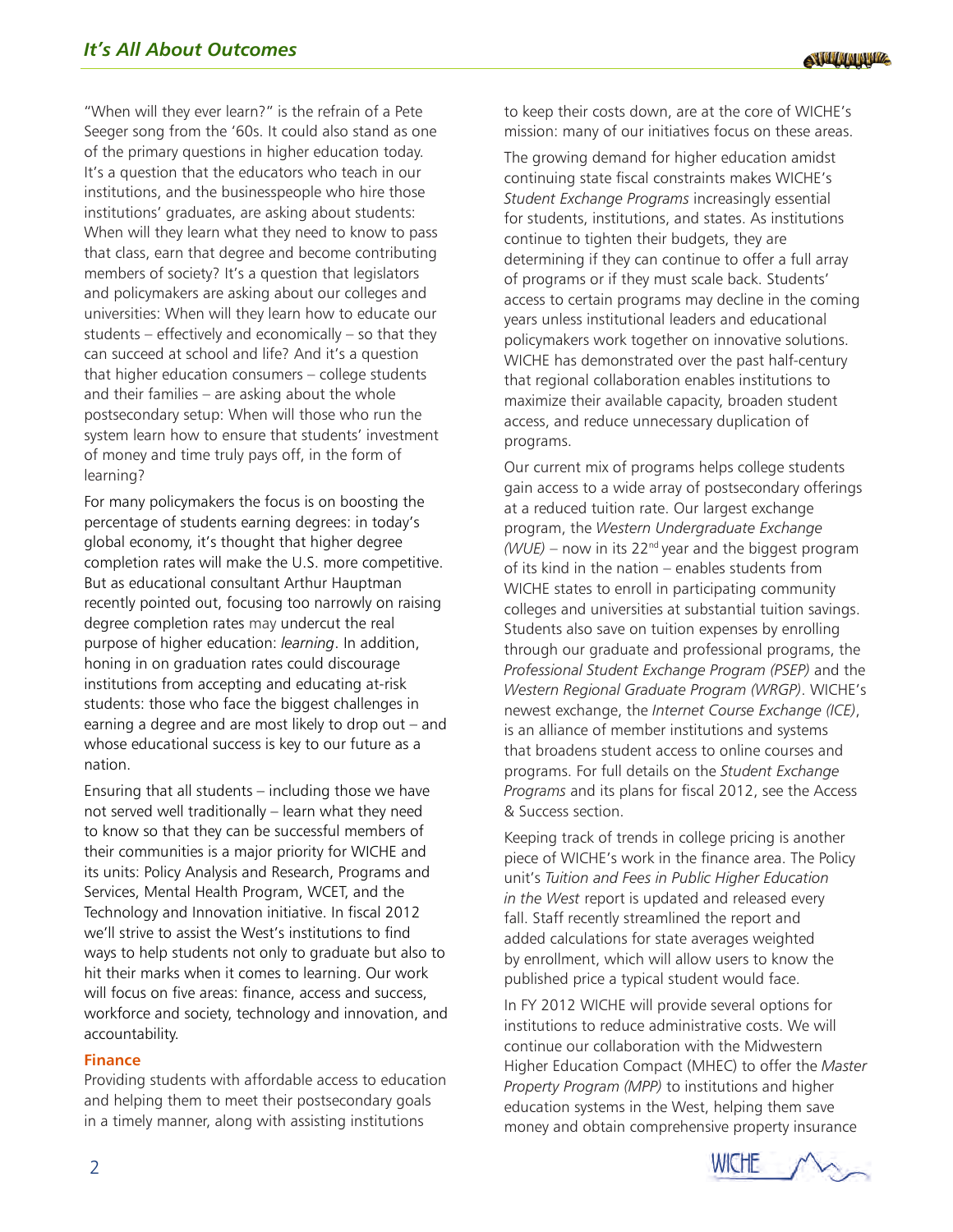

coverage tailored to higher education needs. Two-year, four-year, public, and private institutions in the MHEC, WICHE, and New England Board of Higher Education regions are eligible to join. Forty-eight institutional members, encompassing more than 100 campuses, are members of the MPP, and their combined property values, exceeding \$73 billion, provide significant market leverage. This group saved an estimated \$9.9 million in 2010-11; the cumulative savings since the program began (premium and dividends) are approximately \$69 million. Institutions can also receive yearly dividends if the group does not have significant property claims and losses. Members, whose property values range from \$98 million to \$9.9 billion, must carry a minimum deductible of \$25,000.

The MPP also provides engineering and loss control strategies that help institutions protect their assets. Administrators and facilities managers attend an annual loss control workshop to gain additional expertise on a variety of issues, including evaluating property exposures; insurance coverage issues; campus security and safety; and construction and remodeling approaches that lead to operating efficiencies and energy conservation. Staff will continue to market the program to institutions in the WICHE region and work with current members: Colorado College, the Nevada System of Higher Education (seven public colleges and universities and the desert research institute), Lewis & Clark College, Pima Community College District, Reed College, Seattle Pacific University, Westminster College, and Willamette University. The MPP is governed by a leadership committee; WICHE currently has two risk managers from its member institutions on the committee.

During 2012 WICHE will continue its partnership with MHEC to provide discounted purchasing options to higher education institutions, state agencies, county and municipal governments, and other nonprofit organizations that want to buy computers, software, printers and peripherals, and data and voice networking through the MHECtech program. MHECtech staff undertakes the time and expense of extensive competitive procurement processes; participating institutions and organizations can purchase a variety of products and services knowing that the due diligence in selecting the vendor has already been done and can benefit from volume discounts. The program reduces the duplication of procurement processes, helps campuses save money, and increases the range of purchasing options from which institutions can choose. Participating vendors

include: Dell, Fujitsu, Oracle (Sun), and Systemax (also known as Global, GovED, CompUSA) computers; Dell and Xerox printers and peripherals; and data networking offered by Juniper Networks. General information on the program is available on the WICHE website; the MHEC website (www.mhectech.org) provides details on vendors and eligible entities.

## **Access & Success**

Expanding access to higher education in the West has been WICHE's focus since its creation in the early 1950s. Our *Student Exchange Programs* are central to this mission and provide a range of benefits to students, institutions, and states. Prospective students receive preferential admission to specialized professional programs for which they would not otherwise be considered. And they pay less, reducing their debt load after graduation, which makes it feasible for more of them to "serve the underserved" in both rural and urban areas. In addition, WICHE's exchange programs strengthen institutions' recruiting efforts, help them to diversify their enrollments, and allow them to build robust programs.

More than 26,700 students enrolled in public twoand four-year institutions in the West through the *Western Undergraduate Exchange (WUE)* in 2010-11, saving \$210 million. Out-of-state WUE students pay 150 percent of the enrolling institution's resident tuition. Since WUE's inception in 1988, students have saved on 300,118 annual tuition bills; in the last 10 years alone, their savings amounted to \$1.2 billion. Over 145 campuses have opened their doors to WUE students. Colleges and universities can tailor their participation (including admission requirements and available programs of study) to individual campus needs. Last year WUE welcomed Arizona State University's Downtown Campus and California State University Monterey Bay into the network. WICHE staff will continue to encourage more institutions to join WUE, including more in California, and also increase our outreach efforts by connecting with high school counselors through their regional associations.

The *Professional Student Exchange Program (PSEP)* provides access to 10 professional healthcare fields for students in 12 WICHE states. In 2010-11 some 700 students enrolled through PSEP to become allopathic or osteopathic doctors, dentists, veterinarians, physical therapists, occupational therapists, optometrists, podiatrists, physician assistants, and pharmacists. Participating states annually determine the fields and the numbers of students they will support.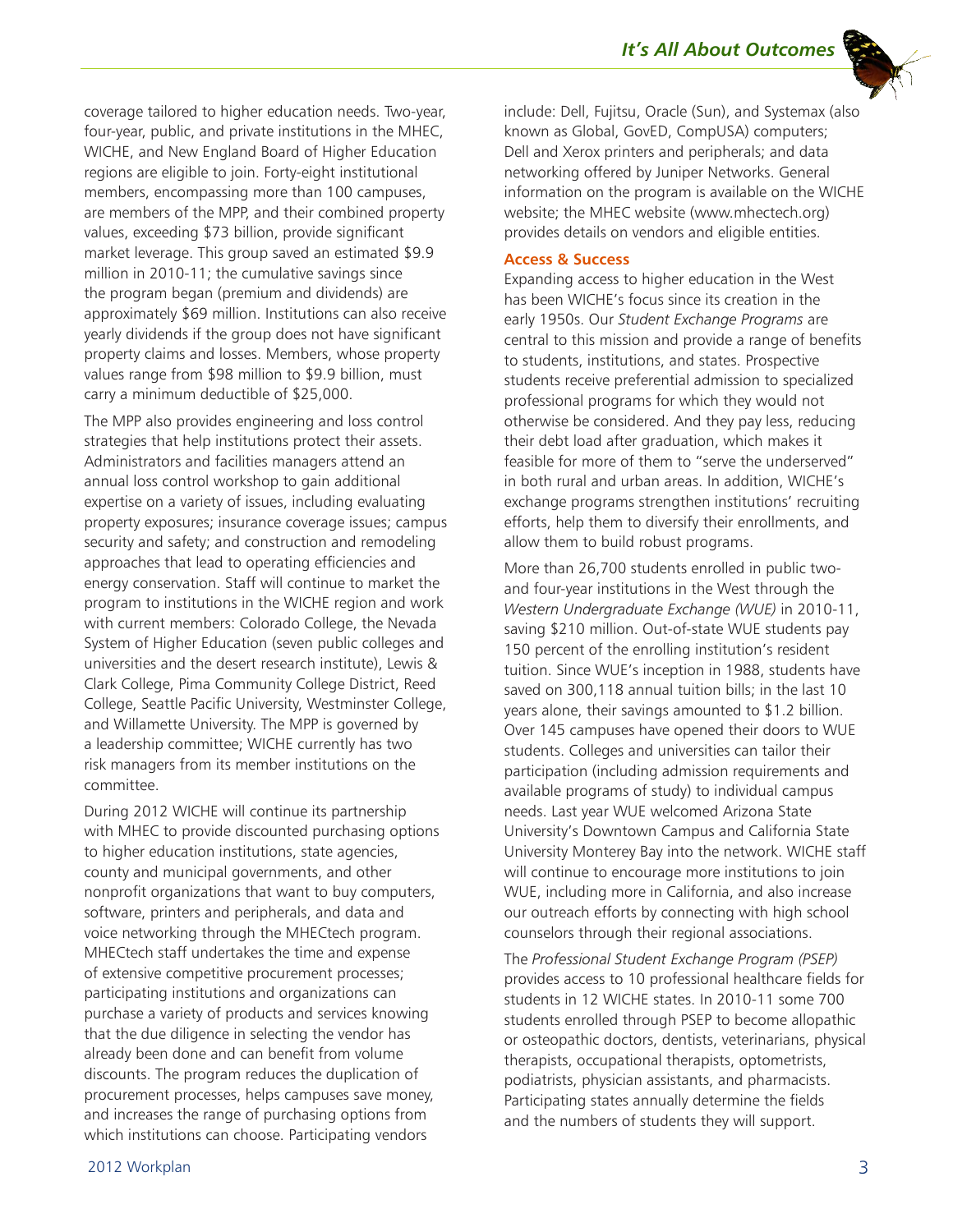Students pay reduced tuition at some 50 participating public and private institutions. Since the program's inception in the early 1950s, more than 14,500 professionals have received their education through PSEP. In addition to providing affordable professional education to students, the program has helped Western states with limited resources or declining populations avoid the cost of creating new and expensive programs. Programs and Services staff will explore member states' interest in adding additional fields to PSEP or creating new dimensions of this important regional resource.

The *Western Regional Graduate Program (WRGP)* is another important educational resource for the West, allowing master's, graduate certificate, and doctoral students who are residents of the 15 participating states to enroll in some 255 high-quality programs at 47 participating institutions on a resident tuition basis. WRGP is a tuition-reciprocity arrangement similar to WUE; students enroll directly in the participating programs and pay resident tuition. This represents a tremendous opportunity for WICHE states to share distinctive programs and to build their workforce in a variety of disciplines, particularly healthcare. In fall 2010 some 700 students enrolled through WRGP and saved an estimated \$7.2 million dollars in tuition (based on full-time enrollment).

WRGP enrollments continue to increase, and a growing number of programs are now offered fully or partially online – an ideal solution for place-bound working adults who need to further their education for a change in career or professional advancement. WRGP now includes 72 healthcare-related programs: graduate nursing degrees, public health, mental health and psychology, audiology and speech pathology, biomedical informatics, and more. WRGP also offers post-professional doctorates in physical therapy and occupational therapy, as well as a master's in dental hygiene to train future faculty members. Some of the 39 new WRGP offerings that will begin to enroll students in fall 2011 include Dakota State University's master's in health informatics, Northern Arizona University's professional science master's in climate science and solutions, South Dakota School of Mines and Technology's master's in robotics and intelligent autonomous systems, University of Arizona's master's in Native American languages and linguistics, and Washington State University's professional science master's in molecular biosciences.

# Programs and Services

WICHE's Programs and Services unit expands access to higher education through its three Student Exchange Programs and WICHE ICE (Internet Course Exchange). The staff also fosters collaboration and resource sharing in higher education through several regional initiatives; convenes and partners with academic leaders throughout the West; and works to help institutions and states reduce their operating costs through several innovative programs. The unit also develops and disseminates WICHE electronic and print publications, as well as managing the WICHE website and media relations. Its programs and initiatives include:

- Western Undergraduate Exchange
- Western Regional Graduate Program
- Professional Student Exchange Program
- WICHE ICE (Internet Course Exchange)
- Western Academic Leadership Forum
- Western Alliance of Community College Academic Leaders
- Western rural healthcare initiatives
- A Closer Look at Healthcare Workforce Needs in the West workforce-brief series
- North American Network of Science Labs Online
- Academic Leaders Toolkit
- Interstate Passport Initiative
- Master Property Program
- MHECtech collaborative purchasing
- Bridges to the Professoriate
- Coordinating WICHE participation in the U.S. Department's ED-SAT and the General Service Administration's MOBIS program
- Electronic and print communications: NewsCap, factsheets, website, annual reports, state briefings, commission agenda books, annual workplan, electronic networking

Staff will disseminate the next call for nominations for new WRGP programs in fall 2012. Graduate deans and provosts at all public institutions in the WICHE region will be notified of the deadline and the process for nominating new programs. To be eligible for WRGP, programs that aren't related to health must be "distinctive," meaning they must be offered at no more than four institutions in the WICHE region (exclusive of California). Given the tremendous need in the healthcare workforce, healthcare-related programs

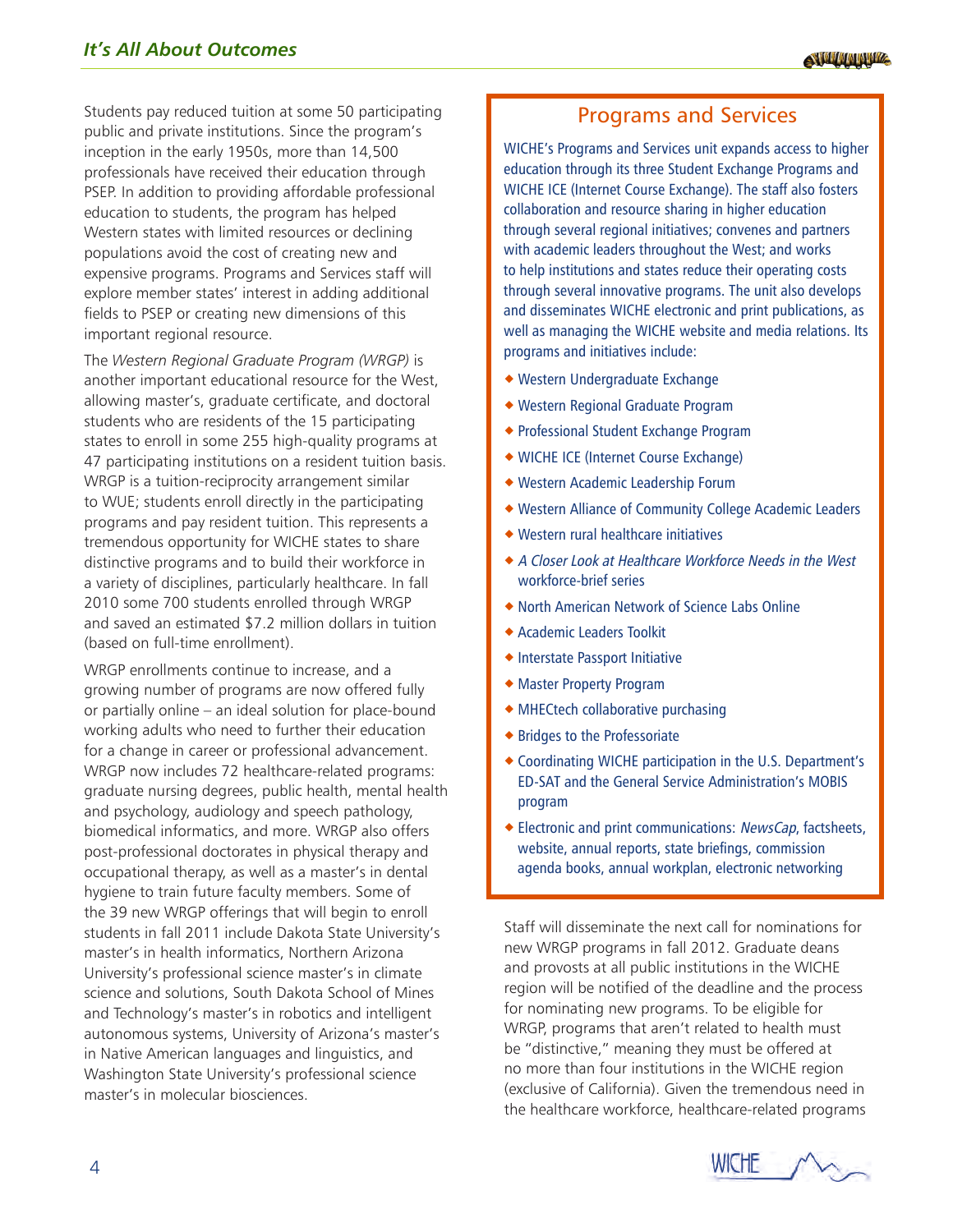

are not subject to the distinctiveness criteria but must be of high quality.

The *WICHE Internet Course Exchange (WICHE ICE)* offers students of its member institutions increased access to online courses and programs while they are enrolled at their home institution. Currently, WICHE ICE has 10 institutional members and four consortia members, totaling some 28 institutions. In fiscal 2012 ICE will focus on expanding membership and enrollments by building awareness about ICE as a cost-effective tool for addressing institutional budget shortages and reducing course and program duplication. For example, through ICE institutions can reduce the number of low-enrollment courses and make the remaining ones more financially viable by aggregating student demand across institutions: institutions can collaborate to offer these programs and take turns teaching the courses. If an institution opts to eliminate a program, it can partner with other ICE institutions and import seats in courses from other them so that it fulfills its obligations to its students.

In addition, ICE will increase its visibility for its work in developing and supporting discipline-specific collaborative initiatives in areas of faculty interest and workforce needs. ICE currently supports collaborative initiatives in frontier social work, graduate-level nursing, and math and science education, and this work will be ongoing in the coming year. In the area of science, two ICE institutions will be participating in a North American Network for Science Labs Online project (see full description below), to provide students with access to online science labs in biology, chemistry, and physics. This project will expand the opportunity for those students who cannot come to campus for lab courses to pursue STEM majors.

The *Western Academic Leadership Forum (the Forum)* gives academic leaders in the WICHE states – provosts, academic vice presidents at bachelor's, master's, and doctoral-level institutions, and chief executives and chief academic officers for related system and state governing boards – a forum for sharing information, resources, and expertise as they address issues of common concern across the region and work together on innovative solutions. The 2012 annual meeting will be held in April in Arizona.

Discussions at the 2011 Forum meeting touched on or laid the groundwork for several new regional initiatives. The *Academic Leaders Toolkit*, presented at the meeting, provides a web-based depository of descriptions about processes and links to tools and

other resources used by academic leaders in decision making. The peer-reviewed collection addresses a wide range of issues, such as retention, program elimination, and faculty workload. Academic leaders from both the two-year and four-year sectors across the nation may contribute profiles about approaches and tools they have used to address specific issues, with information about the goals, outcomes, lessons learned, and costs. As other academic leaders use the tools, they will add reviews and ratings, creating a stronger knowledge pool. During 2012 the Academic Leaders Toolkit Committee will focus on building awareness about the toolkit and soliciting submissions.

Two other initiatives were discussed at the Forum meeting, and plans are underway to develop them in 2012. The first is a professional development service for members: a subset of the Forum's membership will select books on higher education topics of common interest to read and then share perspectives among the group and with the authors. The *Interstate Passport Initiative* is the other proposed collaboration. On a voluntary basis, some Forum members are participating with representatives from the Western Alliance for Community College Academic Leaders (see description below) and others to develop a new "regional passport" for transfer and articulation. WICHE is serving as the coordinating partner. This initiative will focus initially on a passport students can use to block-transfer their completed general education core to other participating institutions in the region. Over the longer term, the initiative hopes to transition the current transfer and articulation processes in the region to ones based on stronger relationships to student learning outcomes. External funding will be sought to develop this initiative.

A related effort, the now-completed *Practices in Statewide Articulation and Transfer Systems* – a Lumina Foundation-funded joint project of WICHE's Policy unit, WCET, and Hezel Associates – worked to develop a deeper understanding of how states coordinate their articulation and transfer programs for students who move from two-year to four-year institutions. A key component of this project was an examination of how state colleges and universities use web portals in the articulation and transfer process to determine the characteristics that make them effective, as well as whether similar models can be used in other states. WICHE will build on this work by being integrally involved in articulation and transfer issues in the Western states as they work to more effectively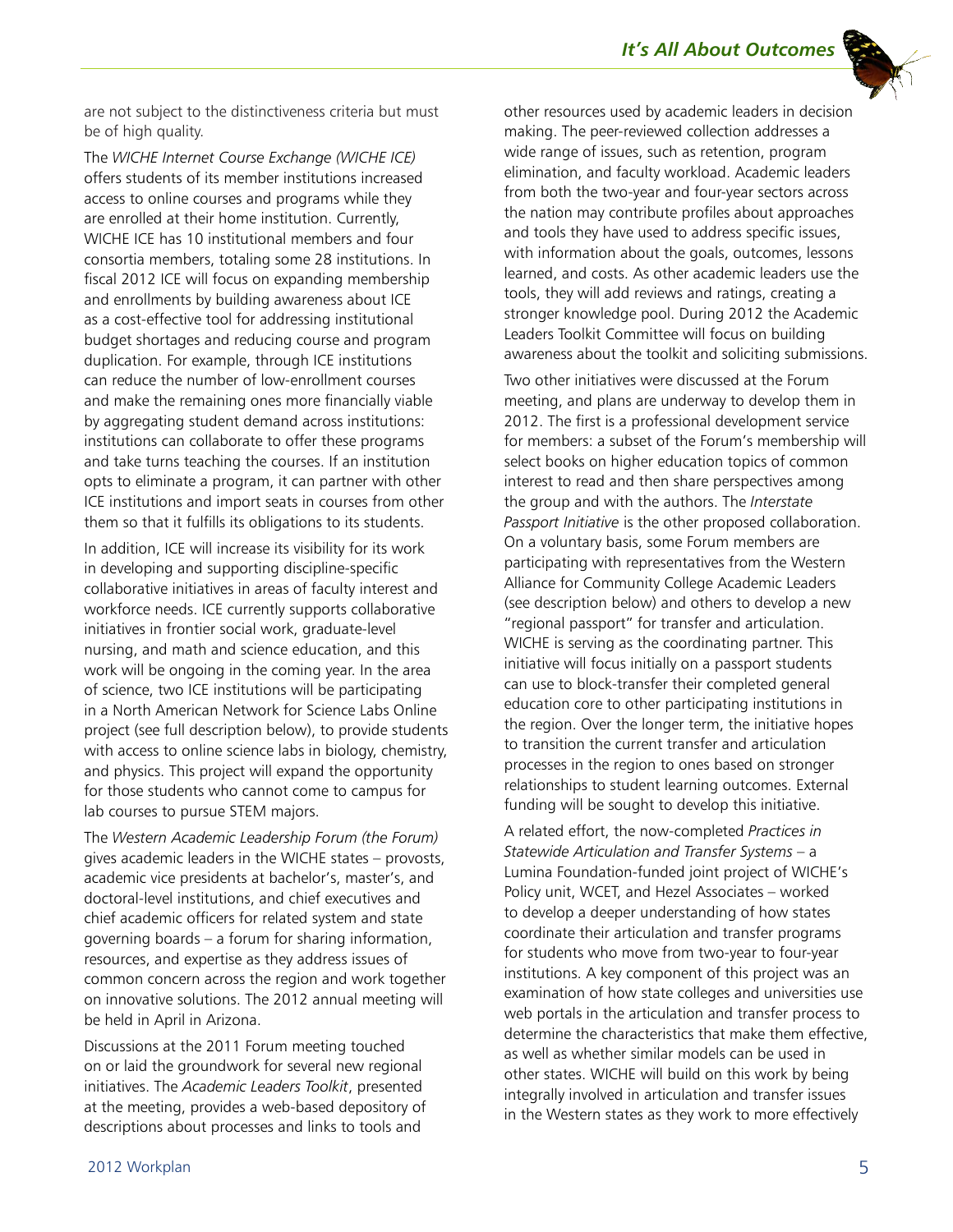evaluate and improve their articulation and transfer mechanisms.

The *Western Alliance for Community College Academic Leaders (the Alliance)* was established in 2011 for chief academic leaders from community colleges and technical schools along with academic leaders of systems and state agencies for the two-year sector. Modeled after the Forum, the Alliance provides members with a way to share information, resources, and expertise as they address issues of common concern across the region and work on innovative solutions. Fifteen academic leaders – one from each WICHE state – serve on the executive committee.

During 2012 one major Alliance project will involve the development of the North American Network for Science Labs Online (NANSLO). In this 15-month project, funded by a Next Generation Learning Challenges grant and concluding June 30, 2012, the Colorado Community College System will pilot the replication of an existing web-based laboratory at BCcampus (originating in British Columbia) for use in teaching gateway online courses in biology, chemistry, and physics. Faculty members from community colleges in Wyoming and Montana will assist in the review of open educational resources to be used in the pilot and advise on the development of a template for expansion of NANSLO to include institutions in other states and provinces. WICHE will serve as the coordinating partner and fiscal agent for the NANSLO project.

Other Alliance projects for 2012 are the Interstate Passport Initiative and the Academic Leaders Toolkit (both described on the previous page). In addition, the Alliance will create an action plan for building awareness about its services and activities, promoting membership, and hosting its first annual meeting.

WICHE is a partner in WebAIM's new *GOALS II (Gaining Online Accessible Learning through Self-Study)* project, supported by the Fund for the Improvement of Postsecondary Education. This three-year project, which began in January 2011, will develop blueprints on web accessibility for institutions to use as they go through the continuous improvement process for reaffirmation by a regional accreditor. By making these blueprints available, the GOALS II project will help ensure systemwide web accessibility across institutions, so that all students and staff have full access to the content and services they offer.

The Policy Analysis and Research unit oversees several projects related to access and success. It has formalized a partnership with the Center for Urban Education (CUE) at the University of Southern California, funded by the Ford Foundation. CUE researchers have been involved in groundbreaking work addressing educational equity. Our partnership continues through a two-year project called *Education Equity and Postsecondary Student Success: A CUE and WICHE Partnership for Policy Research and Analysis*, which is exploring how students from different racial/ ethnic backgrounds progress differently through college. During FY 2011 WICHE and CUE worked with the Nevada System of Higher Education (NSHE) to identify models of student progression, including bachelor's degree completion for students who began at the state's public four-year campuses; completion of an associate's degree, certificate, or successful transfer to a four-year institution for students who began at the state's public two-year colleges; and completion of a nursing degree. Policy obtained unit-level data from NSHE and conducted analyses for each model; these models are now being shared with Nevada state and institutional officials. In fiscal 2012 WICHE and CUE will build on these efforts to help policymakers better attend to concerns related to equity and will also continue working on state-level data analysis.

Another Policy project, *Non-traditional No More: Policy Solutions for Adult Learners*, is a comprehensive effort to stimulate and guide policy and practice changes to create a more navigable path to degree attainment for "ready adults" – those who are just shy of having enough credits to obtain a degree but have not yet returned to college. Funded by Lumina Foundation, *Non-traditional No More* focuses on removing barriers related to data, academic affairs, financial aid and financing, student support services, and communications. Having met the obligations of the grant with some project funds remaining, WICHE will continue to work in this area (thanks to a no-cost extension by Lumina Foundation) through a partnership with the North Dakota University System (NDUS), whose goals are to identify and target potential returning adult students, improve the capabilities of the state's longitudinal database to provide necessary data; identify institutional barriers and policies that hinder adults from completing degrees; develop and implement best policies and practices; develop a coordinated marketing strategy for promoting adult reentry; and implement an

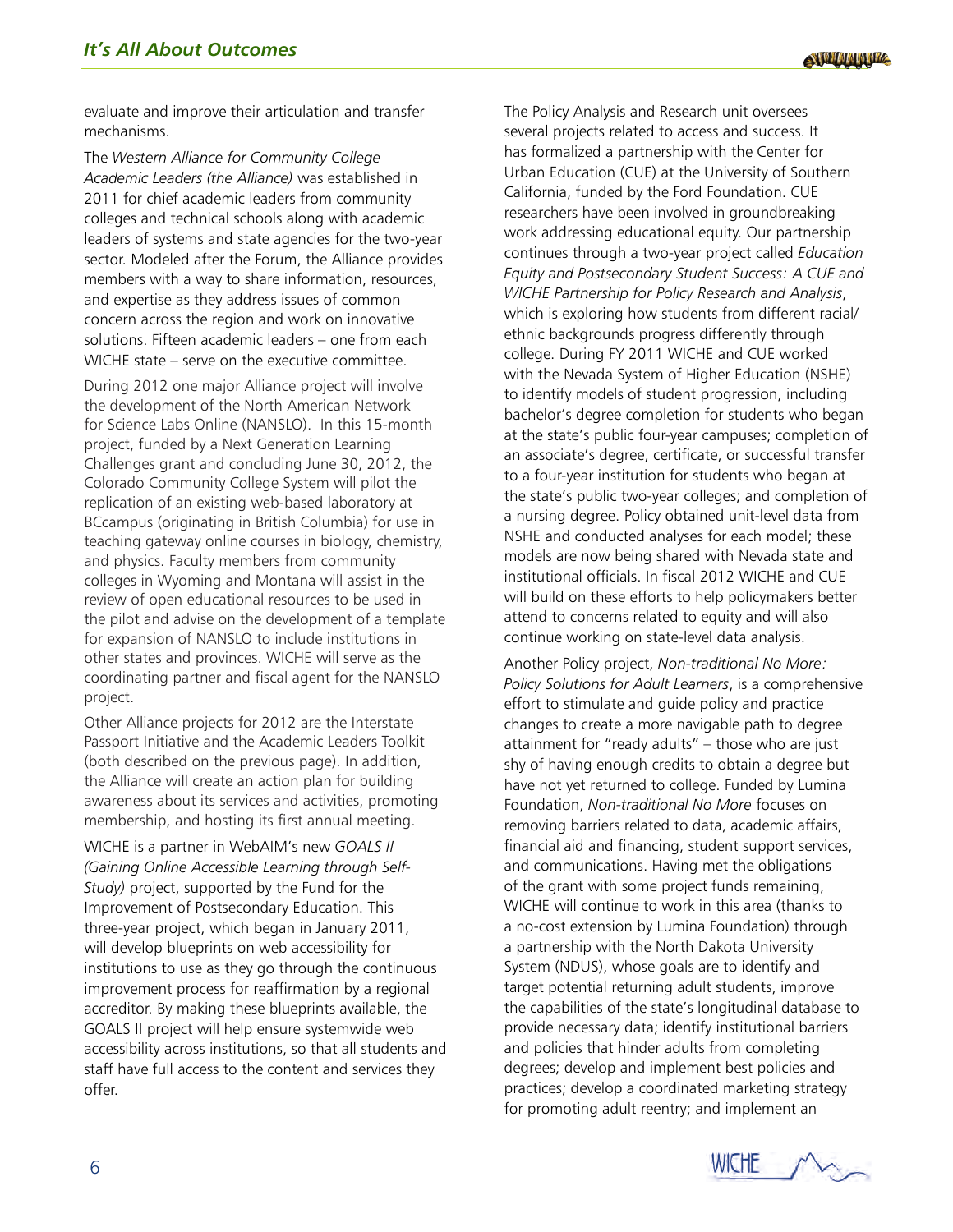## Policy Analysis and Research

The Policy Analysis and Research unit furnishes accurate and timely information and expertise that advance WICHE's mission of expanding educational access and excellence. It does so by providing analysis of relevant data related to K-12 and postsecondary education, demography, labor market information, and higher education finances; by supplying assistance with policy design and implementation; and by developing and managing projects that serve the needs of policymakers in the West and throughout the nation. Among its externally funded activities are:

- College Access Challenge Grant Consortium and Network
- Adult College Completion Network
- Non-traditional No More: Policy Solutions for Adult Learners
- State and regional longitudinal data systems development

Additional ongoing activities and services include:

- Knocking at the College Door: Projections of High School Graduates by State and Race/Ethnicity
- SPIDO (State Policy Inventory Database Online)
- Tuition and Fees in Public Higher Education in the **West**
- ◆ Policy Alerts and Stat Alerts
- ◆ Policy Insights, a series of brief papers addressing issues in higher education
- Policy Publications Clearinghouse
- ◆ Benchmarks and a Web-based Fact Book of Policy Indicators for Higher Education in the West
- Legislative Advisory Committee
- State-specific technical assistance on a variety of topics, including financial aid
- Western Policy Exchanges

action plan led by the North Dakota State Board of Higher Education and coordinated through the Adult Learner's Council with the institutions of the NDUS.

As part of a new nationwide effort, Lumina Foundation awarded WICHE a four-year grant to develop a learning network to support Lumina's Adult College Completion strategy. The *Adult College Completion Network* is made up of regional organizations, state agencies, city programs, nonprofit organizations, and others working to help those

adults who have earned prior college credits return to complete their degrees. Launched in October 2010, the network serves as a mechanism for effective networking, communication, and dissemination of information about successful adult degree completion strategies. One of its main features is an interactive website (www.adultcollegecompletion.org), where visitors can read about the latest evidence-based strategies for reaching this population of adults, find news about how institutions are successfully serving adult students, and share information about their own efforts. Other network activities include annual meetings; webinars to highlight effective strategies for serving adults; briefs and reports on lessons learned; a repository of higher education policies related to adult learners; a listserv to expedite network communications; presentations at regional and national meetings; and the use of social and communications media to engage grantees and other stakeholders in relevant discussions.

In addition, the Policy unit collaborates with the *Pathways to College Network*, an alliance of private and corporate foundations, nonprofits, educational institutions, and the U.S. Department of Education. Pathways – which is managed by the Institute for Higher Education Policy and includes researchers, policy analysts, educators, K-12 administrators, and representatives from government, business, foundations, and community organizations – uses research-based knowledge to improve postsecondary education access and success for the nation's underserved students. These include underrepresented minorities, low-income students, those who are the first in their families to go to college, and students with disabilities. WICHE staff helps determine Pathways' overall focus and policy components related to student-learning outcomes through representation on its Standards and Assessment Working Group.

The Policy unit manages the *College Access Challenge Grant (CACG) Consortium and Network* to assist the Western states with program implementation and administration related to CACG, a federal program that fosters partnerships among national, state, and local governments and philanthropic organizations through matching grants aimed at increasing the number of low-income students who are prepared to enter and succeed in postsecondary education. Through the CACG Consortium, WICHE is working closely with state leaders in Alaska, Idaho, and Wyoming to implement their CACG programs. Simultaneously, the CACG Network, composed of the three consortium states plus Nevada, Texas, Utah, and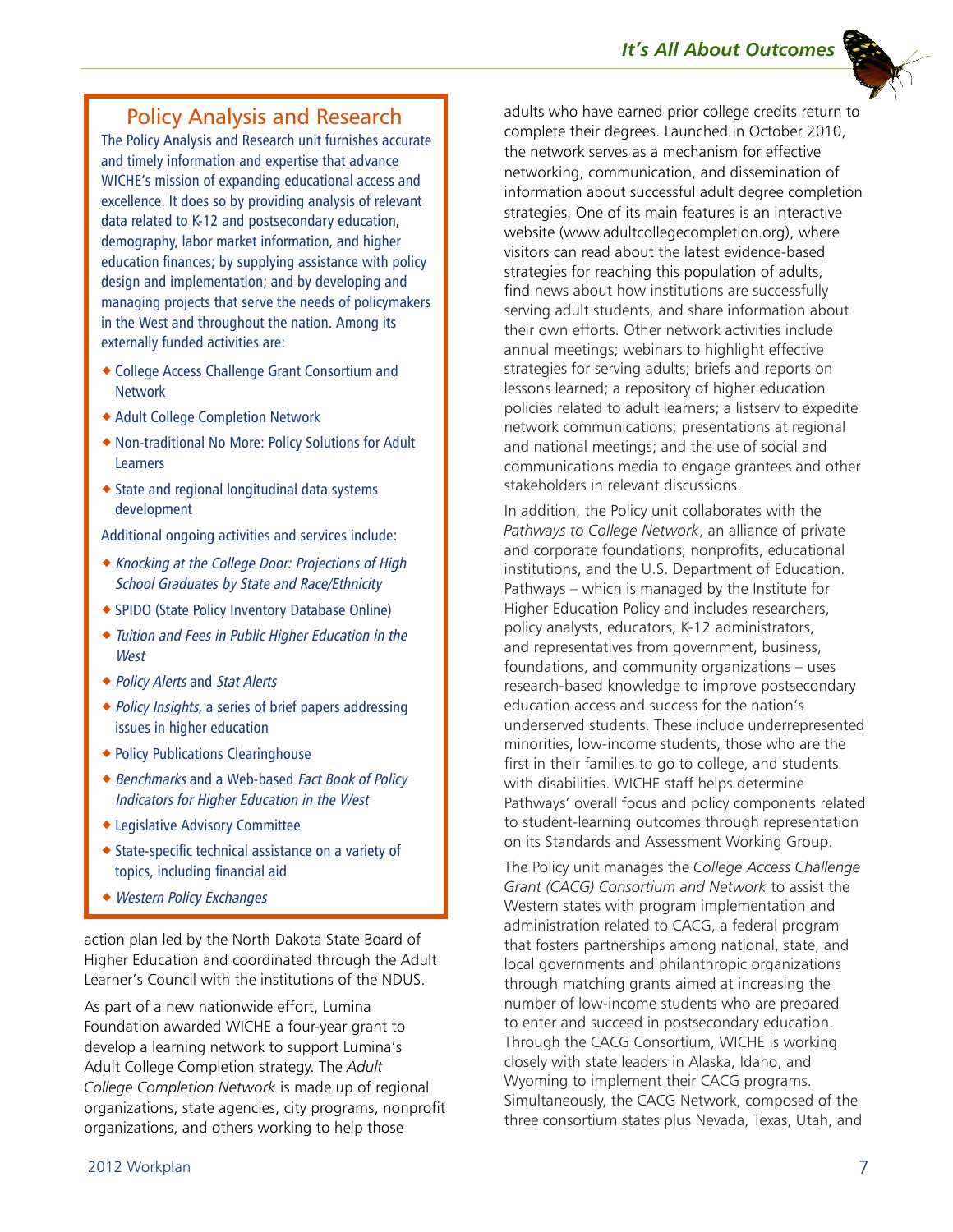Washington, provides a forum in which staff involved in developing, implementing, and maintaining state CACG efforts can discuss issues related to the administration of their programs. Through this vibrant network, state leaders and policymakers share promising practices, lessons learned, common challenges, and the latest research.

In FY 2011 WICHE partnered with the American Council on Education and the State Higher Education Executive Officers (SHEEO) to host a meeting titled "What the Common Core State Standards Mean to Higher Education in the West" at the State Higher Education Policy Center. Funded by Carnegie Corporation of New York, the goal of this meeting was to broaden awareness about Common Core State Standards and engage postsecondary leaders in a productive discussion about their implications for higher education in the Western region. WICHE also hosted a special workshop on this topic in conjunction with the Western Academic Leadership Forum. In FY 2012 WICHE will continue these important discussions with higher education leaders and engage in strategies for effective implementation.

*Knocking at the College Door: Projections of High School Graduates by State and Race/Ethnicity*  (7th edition), released in 2008, is widely used by politicians, policymakers, librarians, researchers, the media, businesses, state agencies (including SHEEO offices and education departments), postsecondary institutions, school districts, and individual public and private schools. With support from our traditional partners on the project, ACT and the College Board, Policy has begun planning for the next edition of the publication. That effort includes a review of the methodology behind the projections, which has changed little since WICHE published the first edition in 1979, and an investigation into ways to incorporate additional analyses sought by our constituents, such as income-based projections and projections related to urban areas. It also includes an examination of how WICHE's projections may be able to capitalize on new data sources, including state longitudinal data systems and census products, and how to integrate the new racial/ethnic categories being collected by the Department of Education.

Currently, there are at least eight major initiatives at play within the WICHE region that promote the college completion agenda: the President's Initiative, Complete to Compete, Complete College America, Completion by Design, the College Completion Agenda, Roadmap for Assuring America's Future, the National College Access Network/Kresge Foundation,

and Lumina Foundation's Big Goal. WICHE staff are involved in these assorted initiatives in a variety of capacities and will continue to be an important voice in these efforts in FY 2012.

In 2012 Policy will continue to update *SPIDO* (*State Policy Inventory Database Online*, at http://wiche.edu/ SPIDO), the nation's only online searchable database of higher education policies. Staff will conduct presentations about SPIDO at national meetings to highlight how the database can be used to support college access and success and other higher education efforts in the states.

WICHE will also continue working closely with its *Legislative Advisory Committee (LAC)*, a group of state legislators from the West who inform the WICHE Commission and staff about significant legislative issues related to higher education and provide input on WICHE initiatives. Staff serves the LAC by informing members about emerging policy issues in the West. As in years past, the focus of the annual LAC meeting will be on important higher education issues facing the Western states and their legislatures.

Finally, WICHE will explore data, policies, and issues related to undocumented students. Staff are developing a strategy to address this challenging issue in the WICHE region and will implement this strategy in FY 2012.

## **Technology and Innovation**

The membership organization WCET (WICHE Cooperative for Educational Technologies) and the Technology and Innovation initiative focus exclusively on higher education, technology, and innovation. Their work for FY 2012 is outlined below, along with a major project by the Policy unit that fits in this area.

WCET has launched an advisement service established to help institutions respond to new regulations proposed by the U.S. Department of Education. The *State Authorization Network (SAN)* responds to the U.S. Department of Education's new "program integrity" regulations. The 90-page set of regulations on program integrity and student aid programs covers a wide range of issues, including gainful employment, incentive compensation, and credit-hour definition. Institutions will be required to demonstrate that they are in compliance with state requirements applicable to distance learning in any state in which they enroll students. These regulations have the potential to touch thousands of institutions who offer online and instructional programs at a distance and in multiple states. Systems and consortia that are not yet WCET members will need to join WCET to become

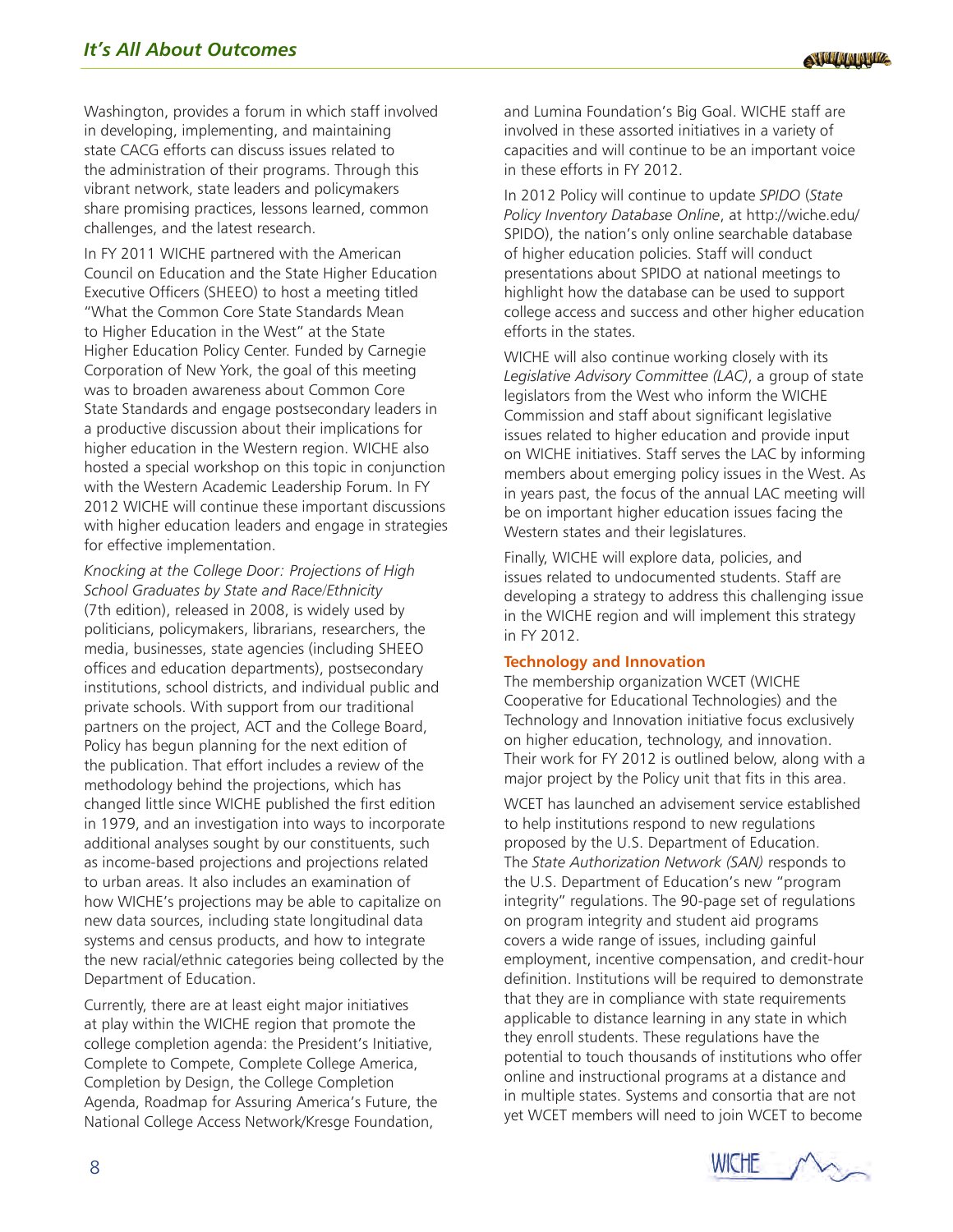## **WCET**

WCET (WICHE Cooperative for Educational Technologies) accelerates the adoption of effective practices and policies, advancing excellence in technology-enhanced teaching and learning in higher education. A cooperative association of likeminded institutions, vendors, and stakeholders who support excellence in technology-enabled, distributed, distance, and e-learning initiatives, it provides a level playing field, where all members can collaborate and share ideas, information, and solutions for improving teaching and learning with technology. It supports communities of interest that promote the accelerated adoption of learning technologies innovations.

WCET informs stakeholders about emerging learning technology innovations; offers techniques for predicting relevance and value; and shares tactics for accelerating the adoption of learning technology innovation at institutions. Some of WCET's projects and areas of interest include the following.

- ◆ State Authorization Network for distance ed regulatory compliance
- Updates on federal regulations regarding distance education
- Data analytics to improve student progression and completion
- National survey on online education management
- National higher ed technology conference
- Transparency by Design/College Choices for Adults
- CatalystCAMP professional development
- News and analysis on academics, students, technology, and policy
- $\triangle$  Interventions to promote student retention in online learning
- E-learning consortia strategies
- Academic integrity and student authentication good practices
- Evaluation and ownership of learning management systems
- Recruitment and retention of quality online faculty
- ◆ EduTools 2.0
- Webcast series on e-learning practices and policies

part of the SAN (there is a fee to join the SAN). The SAN officially commenced with a two-day member seminar in Boulder, CO, on April 6-7, 2011. For more information please refer to the SAN website (http:// wcet.wiche.edu/advance/state-authorization-network).

Pending final approval, WCET will be the third-party manager of a proposed project that creates federated data sets to which exploratory descriptive, inferential, and predictive statistical tests will be applied to

look for predictive patterns of risk and achievement. Partners on this project include the University of Phoenix, American Public University, the University of Hawaii System, Colorado Community College System, Rio Salado College, and the University of Illinois-Springfield. In March WCET submitted a proposal for an initial proof of concept of the *Predictive Analytics Reporting (PAR) Framework*: models and middleware needed to conduct large-scale analyses of federated data sets within postsecondary institutions to better inform loss prevention and identify drivers related to progression and completion. Particular attention is paid to analyzing data sets coming from institutions with significant online learning presence. Gates' approval of the six-month pilot is expected before the end of the fiscal year.

The project will feature the efforts of the six participating postsecondary institutions to federate their institutional student records and apply largescale descriptive and inferential statistical methods to look for patterns that help identify variables, conditions, and interactions that impede and enable improvements in student progression and completion, with a critical focus on loss. Our intention is to use intelligence from these exploratory analyses to better inform student retention, progression, and completion strategies and practices. By aggregating data sets from multiple institutions and using advanced statistical modeling to identify patterns that predict performance, we can help practitioners spot barriers to student success before they become problems. We can also focus attention on enablers that predictably and reliably improve student achievement, particularly in traditionally underserved populations. Our intention is to develop rubrics and codified heuristics to guide the analysis of aggregated collections of federated student records and to help compile results of these analyses in customizable reports.

*Transparency by Design* (www.transparencybydesign. org), funded by a grant from Lumina Foundation and annual dues from member institutions, calls for regionally accredited, adult-serving institutions which offer some or all programs at a distance or online to commit to increasing the number of adult learners who find success in higher education by providing an unprecedented level of data to inform college choice. A major priority for this project in FY12 is the recruitment of additional institutional members to enhance the experience for students, broaden the project's reach within the higher education community, and support the sustainability of the project beyond Lumina funding. As the third-party project manager, WCET is responsible for Transparency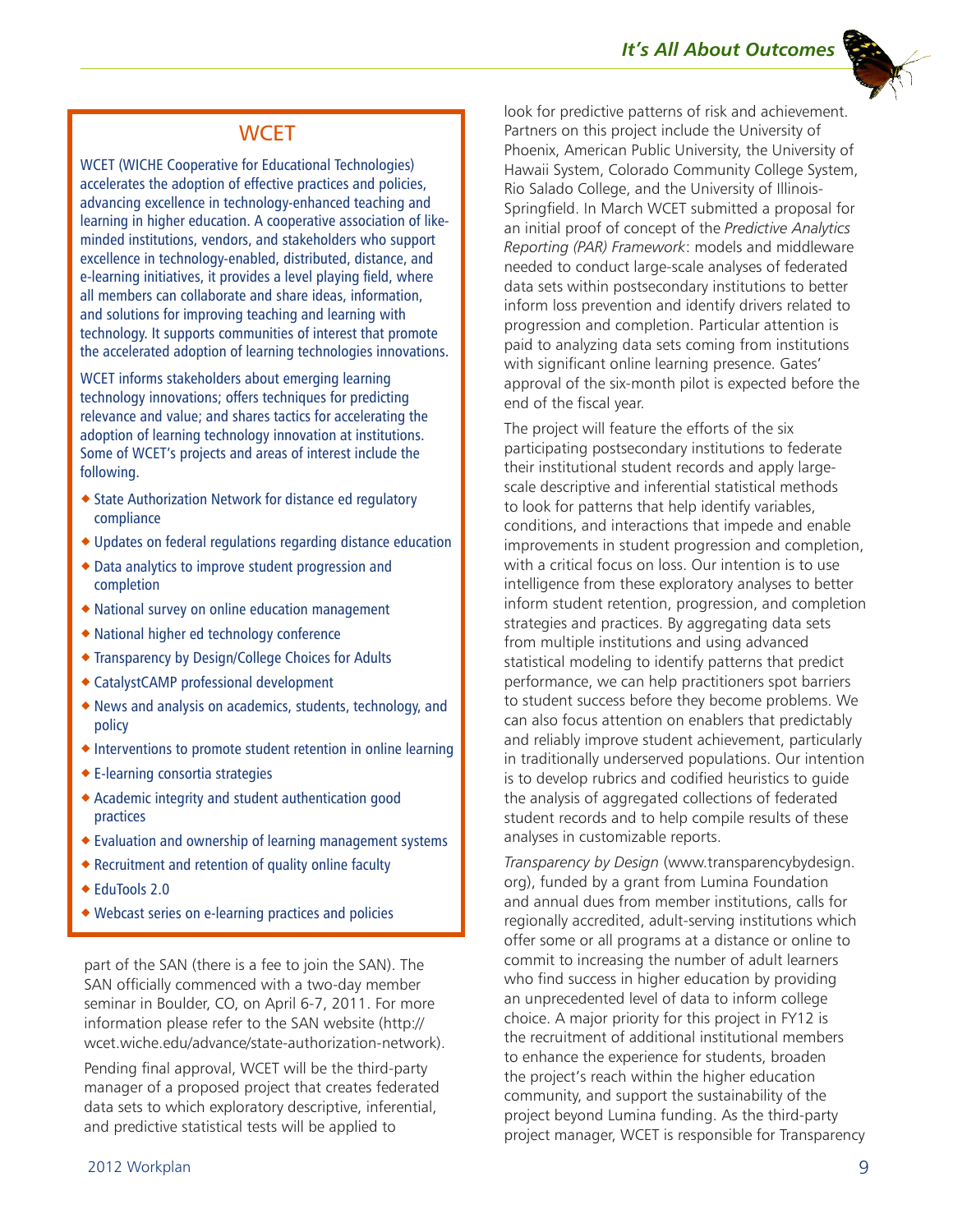by Design's College Choices for Adults website (www.collegechoicesforadults.org), an informationrich online resource that helps adult learners make informed choices about distance education options. In FY 2012 WCET will continue our work with this project.

WCET and the Campus Computing Project will undertake the *Managing Online Education 2011 Survey* in FY 2012. This continues the successful establishment of the annual Managing Online Education research project, which provides data on the instructional, operational, and technology infrastructure of online programs in higher education. Survey data are based on the responses from campus officials at two- and four-year public and private U.S. colleges and universities. Survey respondents are typically the senior campus official responsible for the management of online and distance education programs at their institutions. The survey data document the continuing growth in online education (for the executive summary and slides summarizing the research findings, go to http:// wcet.wiche.edu/docs/moe/ManagingOnlineEd2010- ExecSummaryGraphics.pdf). WCET has been invited to develop *Managing Online Education: A Handbook for Practitioners*, to be published by Wiley Publishers. Chapters will be written by WCET members noted for their expertise on topics developed from our Managing Online Education Survey.

WCET's membership base is critical to sustaining the organization's programmatic priorities and community-driven special projects, and it is a critical source of revenue for the organization. Building on the momentum of WCET's growing national presence through its advocacy, policy, and research agendas, WCET will be driving a focused membership campaign into the next fiscal year. The campaign will target public and private institutions, e-learning consortia (a unique niche for WCET), and privatesector technology companies. In addition, WCET has conducted the initial research into transitioning to a new customer relationship management software application called SalesForce. WICHE IT and WCET are partnering in the initial deployment of SalesForce, which will support improved client communications and more streamlined business processes for billing and reporting.

WCET's successful webcast series on e-learning policy and management issues will continue in FY12, with a blend of programs open to the general public and others limited to WCET members. The webcast programming calendar for FY12 includes sessions on

# Technology and Innovation

Access to research and education (R&E) networks for all higher education institutions in the West and e-science are the twin foci of the Technology and Innovation initiative, whose projects and interests include the following.

- Programs helping underserved and unserved institutions connect to R&E networks and participate in e-science
- HealthNet, LibraryNet, JusticeNet, and K20Net concepts and proposals
- An e-science institute for WICHE commissioners, higher education leaders, and other public policy leaders
- Health sciences education, telehealth, and telemedicine
- Open educational resources
- Global education and IT
- $\triangle$  Science, technology, engineering, and math education (STEM)

federal regulations updates, institutional practices with data analytics to improve student retention, academic integrity and student authentication, federal funding opportunities, and more. WCET negotiated the WICHE-wide license for use of the web-conferencing service, Elluminate.

During FY 2012 WICHE will host summits on two topics of interest for our member institutions: mobility (which includes mobile learning, e-books, apps, online learning, learning games, and performance support tools for distributed students) and data-driven decision making (including using large-scale predictive analytics for educational improvement, student analytics, institutional evaluations, and transparency). The summits will be small, invitational, sponsored events that convene thought leaders from industry and academe to identify action agendas related to these issues.

WCET's common interest groups (CIGs) are led by members of the WCET community and focus on topics such as issues as student retention, ownership of learning management systems, academic integrity, and the management of e-learning consortia. Institutional representatives identify promising practices and develop resources on these topics. The CIGs strengthen the engagement of WCET's diverse membership and produce resources that benefit all.

The *EduTools* website has been redesigned and will be launched in spring 2011 with product information in two categories of technologies: learning management systems and authentication technologies. The higher education community will be able to comment on

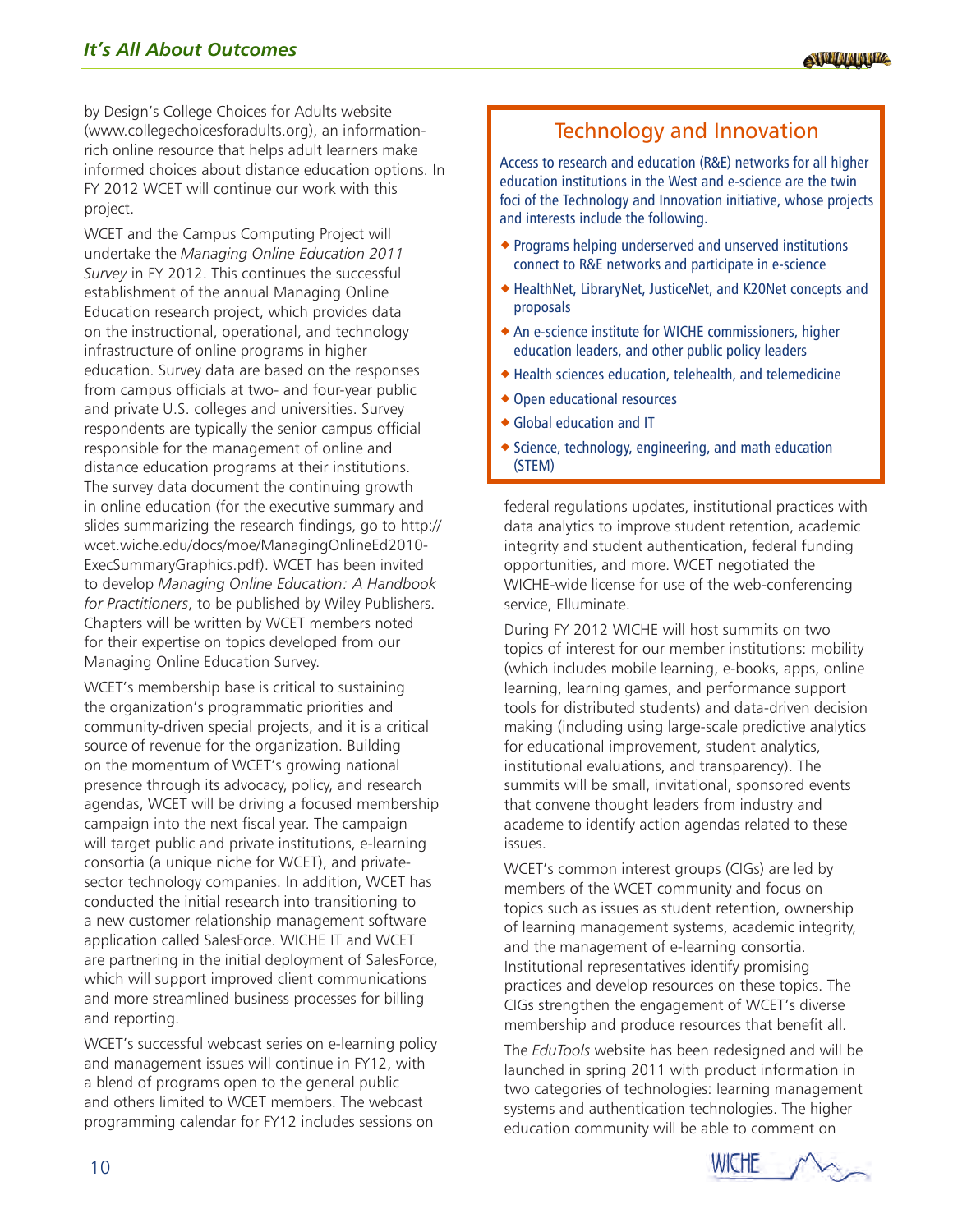*It's All About Outcomes*



products and discuss implementation issues from a user perspective. WCET will continue to oversee EduTools.

The WCET Annual Conference continues to enjoy a strong reputation as one of the most valuable events in the e-learning field. The 2011 conference will be held in Denver on October 26-29. The estimated 350- 400 conference attendees typically include institution administrators, deans, faculty, instructional designers, and IT administrators from nearly all 50 states.

The primary focus of the Technology and Innovation initiative is access to research and education (R&E) networks – including regional optical networks, Internet2, National Lambda Rail, Department of Energy's ESNet, and international networks – and e-science. Aside from research universities in the WICHE West, very few other institutions have adequate access to advanced R&E networks in the Asia Pacific and beyond. These networks are the foundation for much of contemporary science, or e-science.

For centuries, there were only two modes of scientific discovery: theory and experiment. In the past several decades, a third mode has risen to equal status: simulation. Like simulation, e-science relies on the power of the digital computer, but in e-science, the focus is on data rather than computation. The data comes from real-time sensors that can be located virtually anywhere and on anything we want to learn about: from the sea floor to buildings and roadways, telescopes, gene sequencers, and living organisms. The volume of data is overwhelming, and the challenge is to store, organize, mine, visualize, and interpret it in order to extract knowledge. This data explosion, layered with the fundamental challenge of understanding massively complex systems in general, lies at the heart of 21<sup>st</sup> century discovery and education. At present our research universities have access to the R&E networks and necessary applications to support e-science. Our goal is to ensure that all WICHE institutions have similar access and opportunities.

Our ability to offer rich forms of education has the potential to increase through the adoption of various new technologies and to provide access to expertise, tools, experiences, and communities in ways that have, to date, not been possible. There are now some 70,000 institutions in 40 states that are connected to regional optical networks (and national networks like Internet2 and National Lambda Rail), but educational applications lag behind research applications. WICHE, in partnership the technology organizations like Internet2, could have a significant impact here.

In fiscal 2012 Technology and Innovation will continue to partner with Department of Congress NTIA program staff (and Secretary Locke), Internet2, and the Pacific Northwest Gigapop to develop workshops and programs to support underserved and unserved institutions, with a particular focus on minorityserving institutions, connectivity to R&E networks, and participation in e-science. Where possible, we'll help shape grant programs and RFPs with the National Telecommunications and Information Administration (NTIA), the National Science Foundation, and others.

The initiative will also pursue its ongoing work on HealthNet, LibraryNet, JusticeNet, and K20Net concepts and proposals. Workshops for the library, health, and courts/justice system have been held across Washington – and they are potential models for what can be done in other WICHE states. We will continue to work with states to help develop these networks, in partnership with Internet2 and regional networks.

Technology and Innovation will plan an e-science institute for WICHE commissioners, higher education leaders, and other public policy leaders.

Technology and Innovation will continue its work on health sciences education, telehealth, and telemedicine. Partnering with the Mental Health Program, we have begun leveraging our expertise in mental health and IT-supported clinical services and education, beginning with a modest project in California and now working with the State of Alaska. Opportunities abound in the health information technology arena, and WICHE is uniquely positioned to bring value to this area of work.

Other areas of prospective work, depending upon time and resources, may include the following: open educational resources, which have the potential to have numerous impacts on teaching and learning; global education and IT, with a focus on "internationalizing" education for all students, regardless of whether they have the resources or time to travel; and changing the educational model to one where learning is the constant and time is the variable, and where we can tailor the education to the student.

Other technology and innovation work includes a project entitled *Facilitating Development of a Multi-State Longitudinal Data Exchange*. Undertaken by the Policy unit and funded by the Bill and Melinda Gates Foundation, the project has as its principal objective the piloting of a data exchange among several states (initially, four Western states – Washington, Oregon, Idaho, and Hawaii – have been invited to

continued on page 14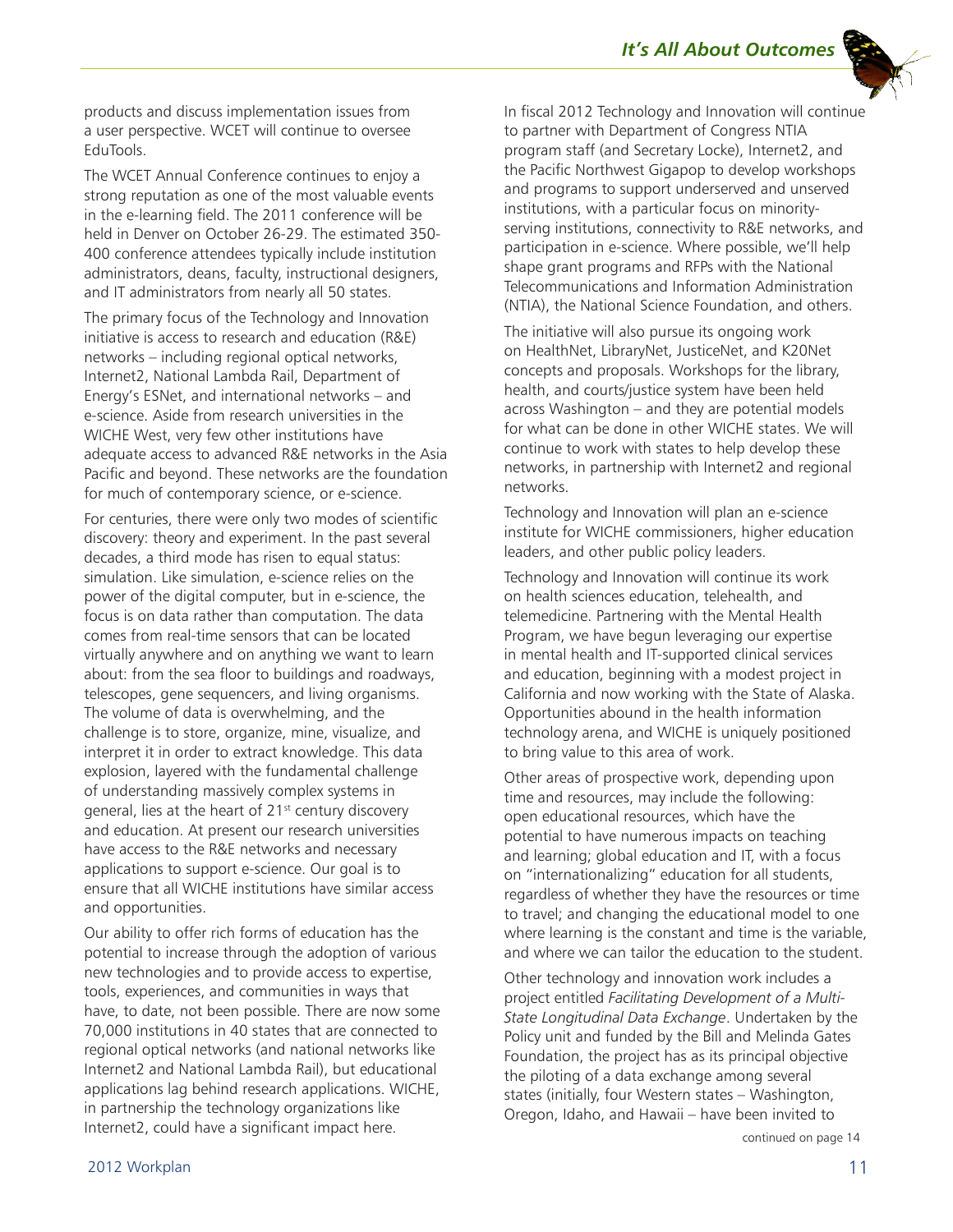# Mental Health

The WICHE Mental Health Program seeks to enhance the public systems of care and the workforce that serves persons with mental health issues and their families. The program approaches this mission through partnerships with state mental health authorities, federal agencies, advocacy and consumer groups, and higher education institutions. Activities focus on direct technical assistance to state and local agencies, policy analysis and research, support of state mental health agency data analysis, and liaison activities with higher education to enhance workforce development. Current projects include the following.

## WICHE Center for Mental Health Research

The WICHE research center focuses upon a range of studies to expand the science in the area of behavioral health services and policy. Originally established through a cooperative agreement with the Health Resources and Services Administration, the center is now supported through a range of competitive research grants. Current studies are supported by the National Institute for Mental Health (NIMH) and the Telemedicine & Advanced Technology Research Center (TATRC) U.S. Army Medical Research and Materiel Command. The NIMH study focuses on campus mental health and the utility of mental health first aid, a community mental health intervention program, to reduce some of the barriers that keep college students from seeking mental health services. The first multicampus, randomized study of a college mental health intervention, it includes 32 campuses across the United States and many from the WICHE West. The TATRC study focuses on adapting mental health first aid to military populations and studying its positive benefits; this pilot study is being conducted with the Kansas Army National Guard.

## Center for Integrated Health Solutions

WICHE is a co-lead contractor in the workforce development component of the newly funded Substance Abuse and Mental Health Services Administration (SAMHSA)/Health Resources and Services Administration (HRSA) Center for Integrated Health Solutions (CIHS). This national technical assistance center is jointly funded by two agencies of the federal Department of Health and Human Services (HHS). The CIHS focuses upon supporting the integration of behavioral health and primary health care. While the initial technical assistance is centered upon HHS grantees who are embarking upon this integration effort in community mental health centers and community health centers around the nation, additional assistance is being offered to the field in general. WICHE is leading and collaborating on an array of activities to support the efforts of the center. The primary contractor for this effort is the National Council of Community Behavioral

Health Organizations, in partnership with a cadre of other organizations and expert consultants.

## Western States Decision Support Group

The WICHE Mental Health Program will continue its facilitation of the Western States Decision Support Group (WSDSG) with support from both WICHE member states and the federal Center for Mental Health Services. This group seeks to build and support regional expertise in the area of data management and performance measurement in the public mental health system. Seven WICHE states have contributed \$6,000 each from their federal decision support grants to fund this regional activity.

## WICHE Citizen Soldier Support Program

Military personnel, including those from the Reserve and National Guard, have experienced a documented increase in behavioral health challenges as they've responded to our nation's efforts to reduce the threat of terrorism in the wake of the attacks on 9/11. The Reserve and National Guard experience increased health risks in post-deployment after returning to home communities that are often distant from military or veteran's health care resources; this is especially true for personnel from rural areas. In addition, many personnel do not seek care due to real and perceived stigmatization. The Citizen Soldier Support Program (CSSP) was developed originally at the University of North Carolina-Chapel Hill with support from the Department of Defense. The WICHE Mental Health Program and CSSP formed a strategic partnership to expand the program nationally in 2009. The program seeks to grow and enhance the capacity of community-based providers to meet the behavioral health needs of veterans and their families, who routinely seek services in community-based systems of care that are not connected to either the military or Veterans Administration. CSSP resources include community-based training events, web-based training resources, and maintenance of a database of community providers who have participated in training and are prepared to serve this population.

## Mental Health First Aid Training

The Mental Health Program continues to offer mental health first aid training opportunities in the Western states. The 12-hour mental health first aid training course is designed to give members of the public key skills to help someone who is developing a mental health problem or experiencing a mental health crisis. This program is used to reduce the stigma around mental health issues and expand the capacity of persons trained to intervene with those experiencing psychological distress.

#### Rural Suicide Prevention Toolkit

The Suicide Prevention Toolkit for Rural Primary Care

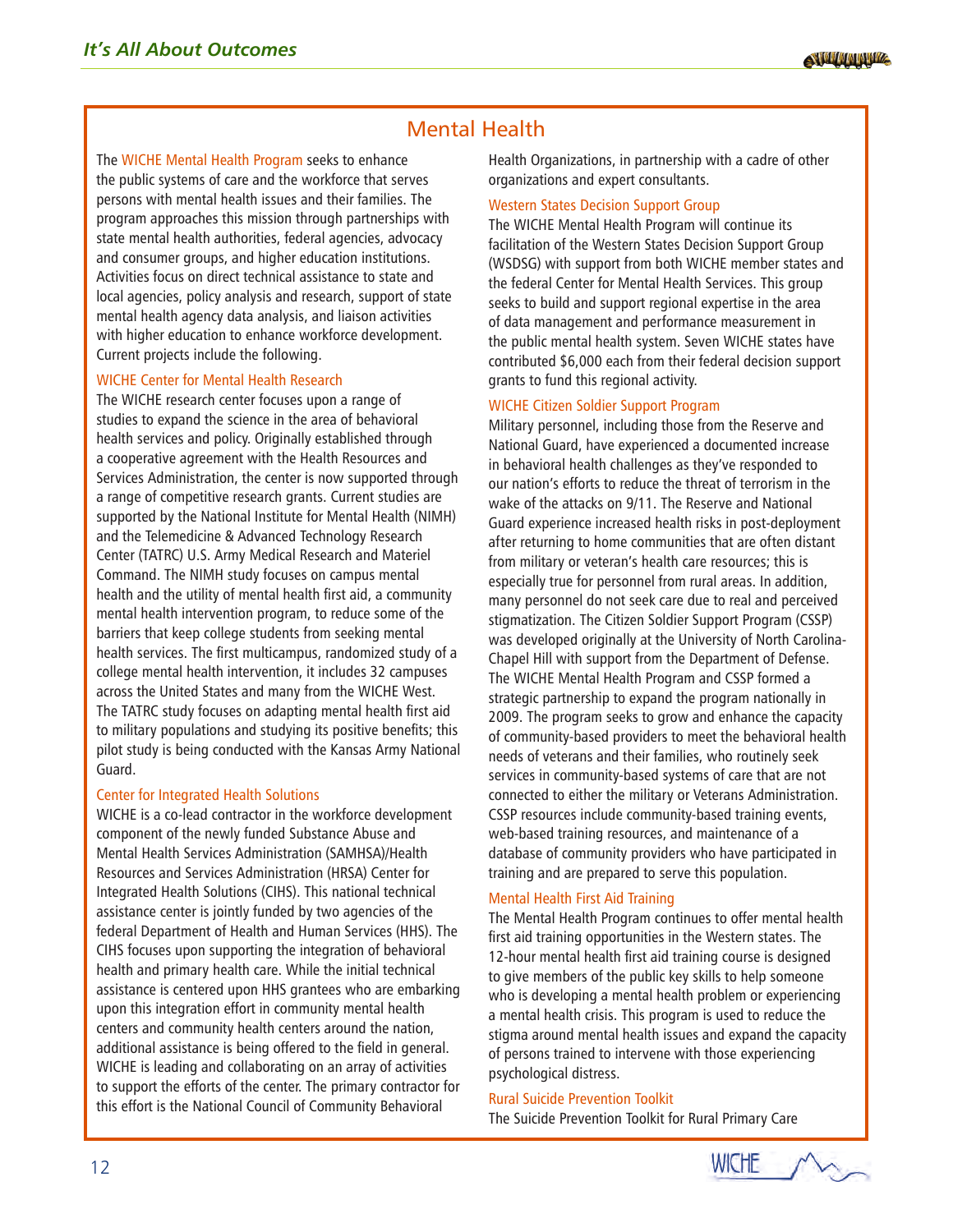

# Mental Health (continued)

Providers and associated training and technical assistance offer important techniques and information, to be used in primary care practices to enable identification of patients at risk for suicide, assure appropriate planning to establish safety for these patients, and strengthen integration with behavioral health. In FY 2012 the WICHE staff who developed the toolkit will be completing up to six on-site trainings with rural primary care clinics around improving suicide prevention efforts in their practices.

#### Needs Assessment and Gap Analysis

Staff members will continue to work with states across the region in areas of needs assessment and gap analysis. An epidemiologist has updated the model estimating the prevalence of serious disorders. New estimates, based on the National Comorbidity Survey Replication Study, include individuals with serious emotional disturbances, serious mental illness, and substance use disorders. Eight Western states have contracted with WICHE for state-specific synthetic estimates of serious disorders at the county level. The program recently engaged in a task order agreement with the National Association of State Mental Health Program Directors and the National Technical Assistance Center to provide just-in-time, brief, and targeted consulting to states that have a specific request.

## State-specific Consultation

The Mental Health Program regularly consults with WICHE states. For FY 2012 its projects include the following.

Alaska. The program has provided a considerable amount of technical support for the State of Alaska, working primarily with the Department of Health and Social Services, Alaska Mental Health Trust Authority, and the University of Alaska System. Current projects include the development of an accredited clinical psychology internship consortium; support of and consultation to the Outcomes Identification and System Performance Project; facilitating a project that identifies core competencies for direct care workers in behavioral health, performance assessment tools, and curriculum; and consultation to the Alaska Psychiatric Institute. The program has worked extensively to support the development and implementation of the statewide plan for behavioral health workforce development.

Arizona. The WICHE MHP is conducting a study for the Arizona State Hospital in Phoenix to assist the administration in improving the functioning of the clinical and security departments and making recommendations to increase the recovery focus of the hospital campus.

California. Through the work of the CIHS, several Californiabased organizations are participating in a learning community that WICHE is facilitating to improve information sharing on primary care integration implementation efforts between SAMHSA/HRSA grantee sites.

Colorado. Multiple partnership and program development opportunities are currently being planned for FY 2012 in Colorado. The program is exploring options with Mental Health America of Colorado to expand mental health first aid efforts across higher education institutions in Colorado. As follow-up to the behavioral health workforce study and recommendations funded by the Colorado Health Foundation released early this year, the program will help facilitate an action-oriented behavioral health workforce initiative with multiple stakeholders throughout the state. The program plans to replicate the Citizen Soldier Support Program training that was conducted in February 2011 in Grand Junction.

Montana. The program is working with the Area Health Education Center to hold training as part of its Citizen Soldier Support Program.

New Mexico. The program recently received a new contract with Doña Ana County in southern New Mexico to provide technical assistance and training to support improved community crisis intervention resources.

Oregon. The program is conducting a cost-benefit analysis for the State of Oregon, of an early-intervention program designed for persons with early-onset serious psychiatric disorders.

South Dakota. WICHE will continue to work with South Dakota on several major initiatives to support improvements in the public behavioral health system focused on children's systems of care, co-occurring mental health and substance use disorders, suicide prevention, and the MHSIP Consumer Survey.

Wyoming. The program has been working with the state on adapting evidence-based practices to rural settings.

#### Future Opportunities

As states struggle to meet the challenges of the emerging fiscally limited environment, WICHE offers a platform to establish multistate, shared operational activities. The program plans to work with its state partners to explore where multistate efforts might provide efficiencies to help contain cost and ensure operational capacity. It will also seek funding to follow-up and expand its current research activities and the integration of behavioral health and primary care activities.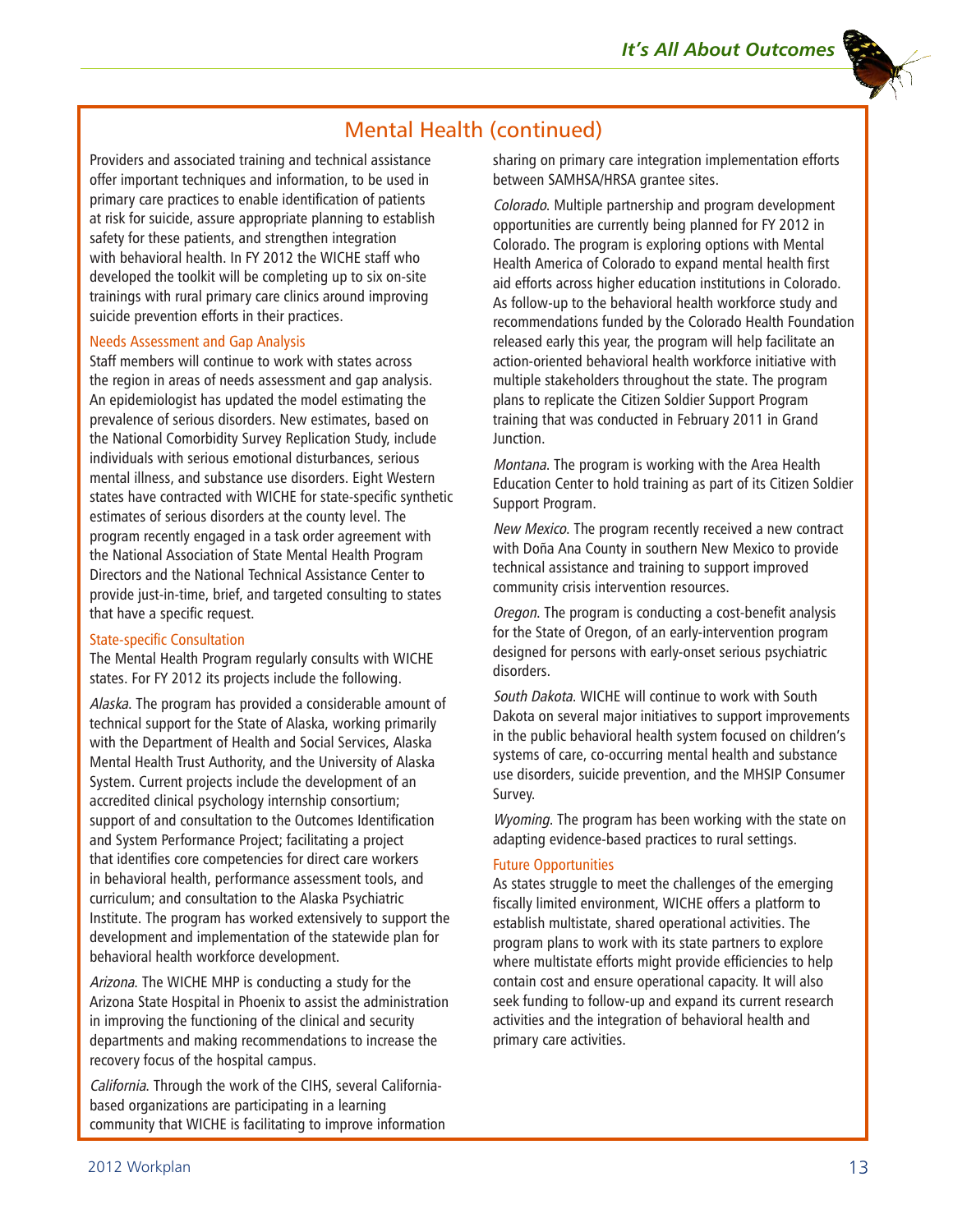participate). The project's goal is to allow for more comprehensive analyses of the production, stock, and flows of human capital through a regional, multistate approach. During this three-year, \$1.5 million project, Policy is coordinating efforts to develop the necessary architecture for the exchange of data, effectively govern the exchange, produce standard reports, and ensure the protection of privacy.

Rooted in the idea that ensuring the effective use of expanded data systems is as vitally important as developing them, this project will create meaningful reporting frameworks for tracking human capital development regionally rather than on a much more limited state-by-state basis. In coordinating this effort, WICHE is committed to helping to improve the accuracy and utility of longitudinally linked data so that they may better inform the policymaking process and provide improved information for researchers, planners, and practitioners. Lessons learned will be passed along to WICHE's other member states and beyond. As the project moves forward, we will look at the possibility of folding additional states into the exchange.

This project complements the work of many efforts that are already underway – stimulated by the infusion of \$400 million in federal grants over the last several years and many more millions in philanthropic support – to develop statewide longitudinal data systems. Specifically, it will focus on answering two principal policy questions with evidence drawn from the participating states:

- 1. How are former high school students from participating states performing in postsecondary education and the workforce in participating states?
- 2. How are former postsecondary students from participating states performing in the workforce in participating states?

The multistate data exchange will provide rich information about the stock and flow of skills and abilities (represented by education and training) of various populations within a given state; gaps in attainment and employment between population groups based on demography and socioeconomic status; and the mobility of the U.S. population across state borders.

## **Workforce & Society**

WICHE was founded in the early 1950s to help the region's states affordably educate healthcare practitioners. More than 14,500 professionals

have graduated through the Professional Student Exchange Program, most of them in the healthcare professions. Despite these efforts persistent workforce shortages across the West continue to affect rural and underserved areas. Programs and Services staff will continue to explore partnerships with federal and state agencies and private funders (such as foundations, PSEP graduates, and professional state associations), seeking support for regional strategies to alleviate healthcare workforce shortages and to prepare more professionals to practice in rural and underserved areas of the West. Staff will explore the development of a PSEP alumni scholarship program to enable more students to enter the healthcare workforce. Staff also continues to work with member states to promote rural track programs among PSEP's cooperating schools of medicine and will encourage cooperating schools of dentistry to develop similar programs. WICHE staff continues to monitor the development of state loan repayment programs, which have generally proven very successful in attracting graduates to underserved rural areas.

Staff has been successful in adding more healthcarerelated programs to WRGP: 72 now participate. The majority are in graduate nursing, public health, mental health and psychology, and audiology and speech pathology. In FY 2012 staff will continue to publicize the availability of these programs.

The Programs and Services unit's workforce brief series, *A Closer Look at Healthcare Workforce Needs in the West*, informs policymakers and higher education decision makers in the Western states about education and employment trends. The series currently covers oral healthcare, the primary care physician workforce, health information technology, and pharmacy. Our upcoming brief will address the education of physician assistants and nurse practitioners and their increasingly critical role as primary care providers, particularly to underserved populations in the rural areas. In addition to providing much needed information, these workforce briefs will help WICHE determine if other fields with significant workforce shortages should be added to PSEP, WRGP, or ICE.

## **Accountability**

WCET is coordinating the Transparency by Design project, which helps prospective adult learners become better consumers of higher education offered at a distance. See details in the Technology and Innovation section.

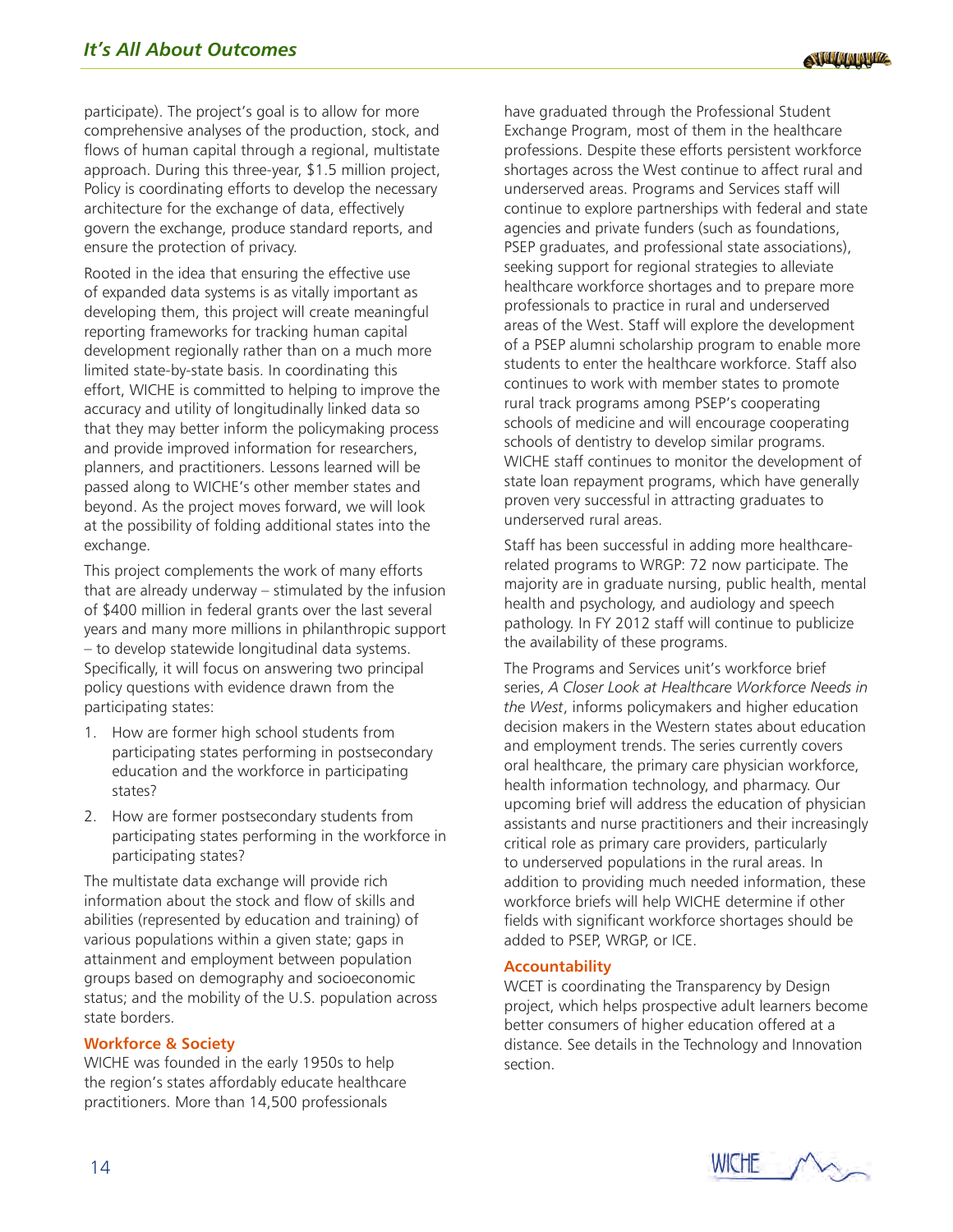# Information Resources

Part of WICHE's mission is to provide state higher education executive officers, legislators, and other decision makers with the data and information they need. In 2012 WICHE will provide the following resources on our website (www.wiche.edu), in print, and via email.

*Policy Alerts* and *Stat Alerts* offer periodic e-mail notices of new policy and data-related reports.

*Policy Insights*, our short report series, covers numerous important higher education topics.

**Policy Publications Clearinghouse** (http:// wiche.edu/policy/Clearinghouse), maintained by the Policy Analysis and Research unit, is a database of policy publications, offered in a continuing effort to provide those in the West with access to the latest studies, reports, surveys, and policy briefs published by various research and public policy organizations.

*Regional Fact Book for Higher Education in the West*, updated annually by the Policy Analysis and Research unit, provides a wealth of data on access, affordability, finance, faculty, technology, and workforce issues. Additionally, WICHE has been collaborating with the State Higher Education Executive Officers and National Center for Higher Education Management Systems to see if it is possible for the three organizations to develop a uniform and consistent online data resource for their combined constituencies.

*Western Policy Exchanges* are reports on WICHE-sponsored meetings and discussions among the West's key leaders in higher education policy.

*Tuition and Fees in Public Higher Education in the West* is an annual survey produced by the Policy Analysis and Research unit, with

detailed data on tuition and fees at all public institutions in the West. While the data collected for this publication go back in some cases to the mid-1980s, in recent years the unit has sought to improve the reliability of the data through additional accuracy checks and improved survey instructions and definitions. This past year the unit made significant changes to the content and presentation of the report.

**Workforce reports** make the connection between education and work clear. The Programs and Services unit's workforce-brief series *A Closer Look at Healthcare Workforce Needs in the West*, informs policymakers and higher education decision makers in the Western states about education and employment trends. In fiscal 2012 we will analyze the regional workforce needs for physician assistants and nurse practitioners. In addition to providing much needed information, these briefs will help WICHE determine if other fields with significant workforce shortages should be added to PSEP, WRGP, or ICE.

*WCET Frontiers* (http://wcetblog.wordpress.com) is a blog providing regular updates and news on technology in higher education.

*WCET News Digests* are electronic biweekly digests of recent news on academic, policy, and technology developments related to technology in higher education (for WCET members).

Other publications and services: Our website (www.wiche.edu) posts a range of reports and newsletters (such as *NewsCap*), as well as hosting the WCET online community and archiving a slew of resources, including the Mental Health Grand Rounds Webcasts.

**Follow us on Twitter**: www.twitter.com/wicheEDU.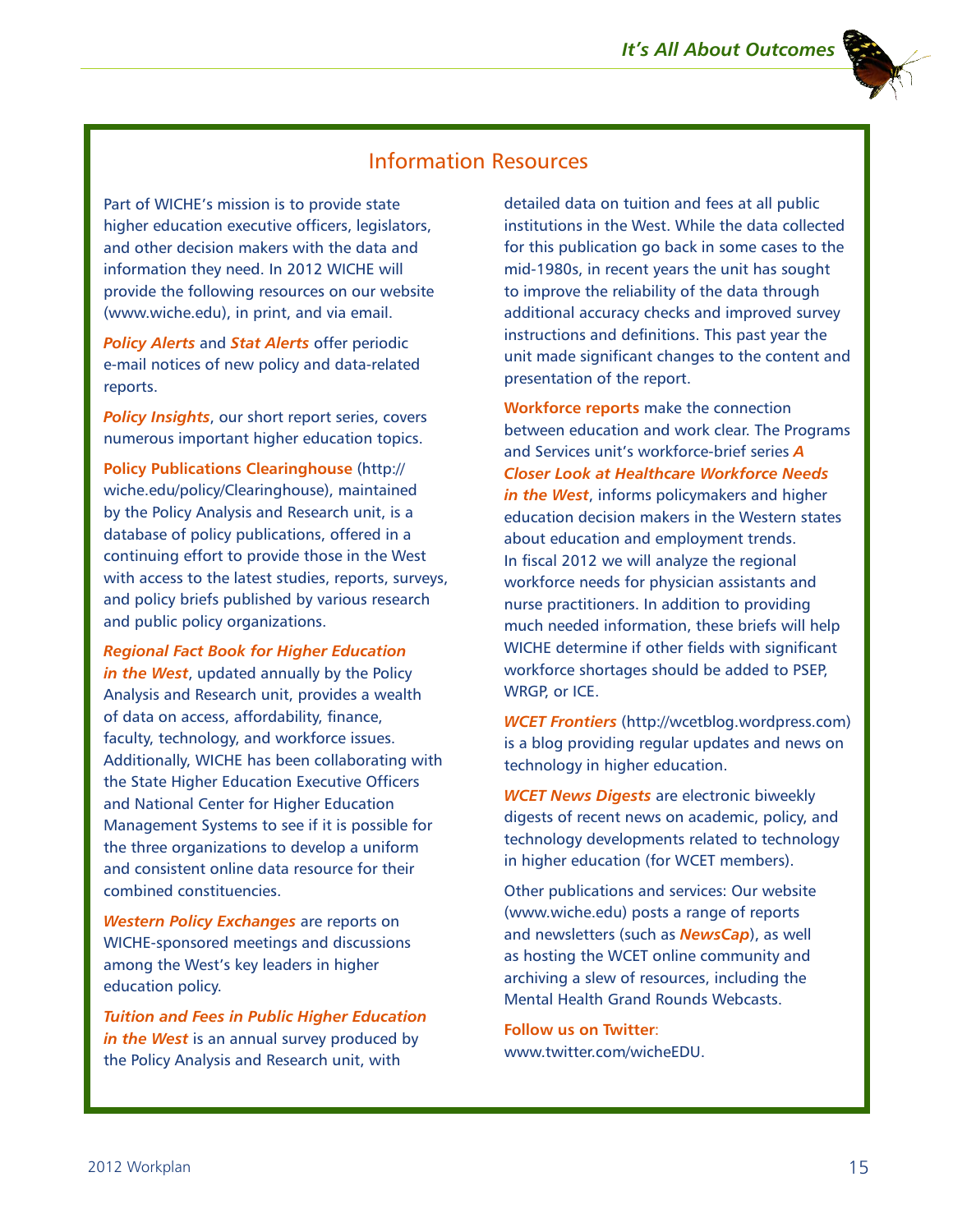# **WICHE WORKPLAN 2012 EXISTING ACTIVITIES**

## **Finance**

- Annual *Tuition and Fees* report (general fund: GF)
- Performance measurement improvement in the Western states public mental health programs (WSDSG dues)
- MHEC/WICHE/NEBHE Master Property Program (self-funding)
- Collaborative purchasing via MHECtech (self-funding)
- Legislative Advisory Committee (GF)

## **Access & Success**

- Student Exchange Programs: Professional Student Exchange Program, Western Regional Graduate Program, Western Undergraduate Exchange (state-funded and GF)
- WICHE ICE Internet Course Exchange (member dues and GF)
- Bridges to the Professoriate (National Institute of General Medical Sciences)
- Adult College Completion Network (Lumina)
- y *Knocking at the College Door: Projections of High School Graduates by State and Race/Ethnicity*, including a methodology review and expansion (ACT, College Board, and GF)
- y Non-traditional No More: Policy Solutions for Adult Learners (Lumina)
- SPIDO State Policy Inventory Database Online (GF, Lumina)
- Children's mental health improvement project in South Dakota (South Dakota Division of Behavioral Health)
- College Access Challenge Grant Program Consortium and Network (state subcontracts, U.S. Department of Education)
- Ongoing work on articulation and transfer systems (GF)
- Education Equity and Postsecondary Student Success, a CUE and WICHE Partnership for Policy Research and Analysis (Ford)
- Ongoing work on the implications of the Common Core State Standards on higher education in the West (GF)
- National Institute of Mental Health challenge grant to improve identification of persons with behavioral health issues on college campuses (NIMH)
- Participation and leadership in the college completion agenda
- Explore data, policies, and issues related to undocumented students

## **Technology & Innovation**

- Facilitating Development of a Multistate Longitudinal Data Exchange (Gates Foundation)
- The Forum: Western Academic Leadership Forum (member dues and TIAA-CREF and Pearson Education grants)
- The Alliance: Western Alliance for Community College Academic Leaders (member dues)
- Facilitation of Internet2 connectivity throughout the West (grants/foundations, pending funding)
- State Authorization Network (SAN), an advisement service to help institutions respond to new federal regulations (subscription fees)
- National survey of the instructional, operational, and technological infrastructure of distance education through the Managing Online Education project, in partnership with the Campus Computing Project (Campus Computing Project)
- Ongoing work on HealthNet, LibraryNet, JusticeNet, and K20Net concepts and proposals (grants/foundations, pending funding)
- Publishing an electronic series on innovative practices, technology trends, and policy on developments related to technology-enhanced teaching and learning in higher education (WCET dues)
- Expanding WCET's knowledge base and member resources to help institutions and organizations evaluate their own policies and practices in: student retention in online learning; recruitment and retention of quality

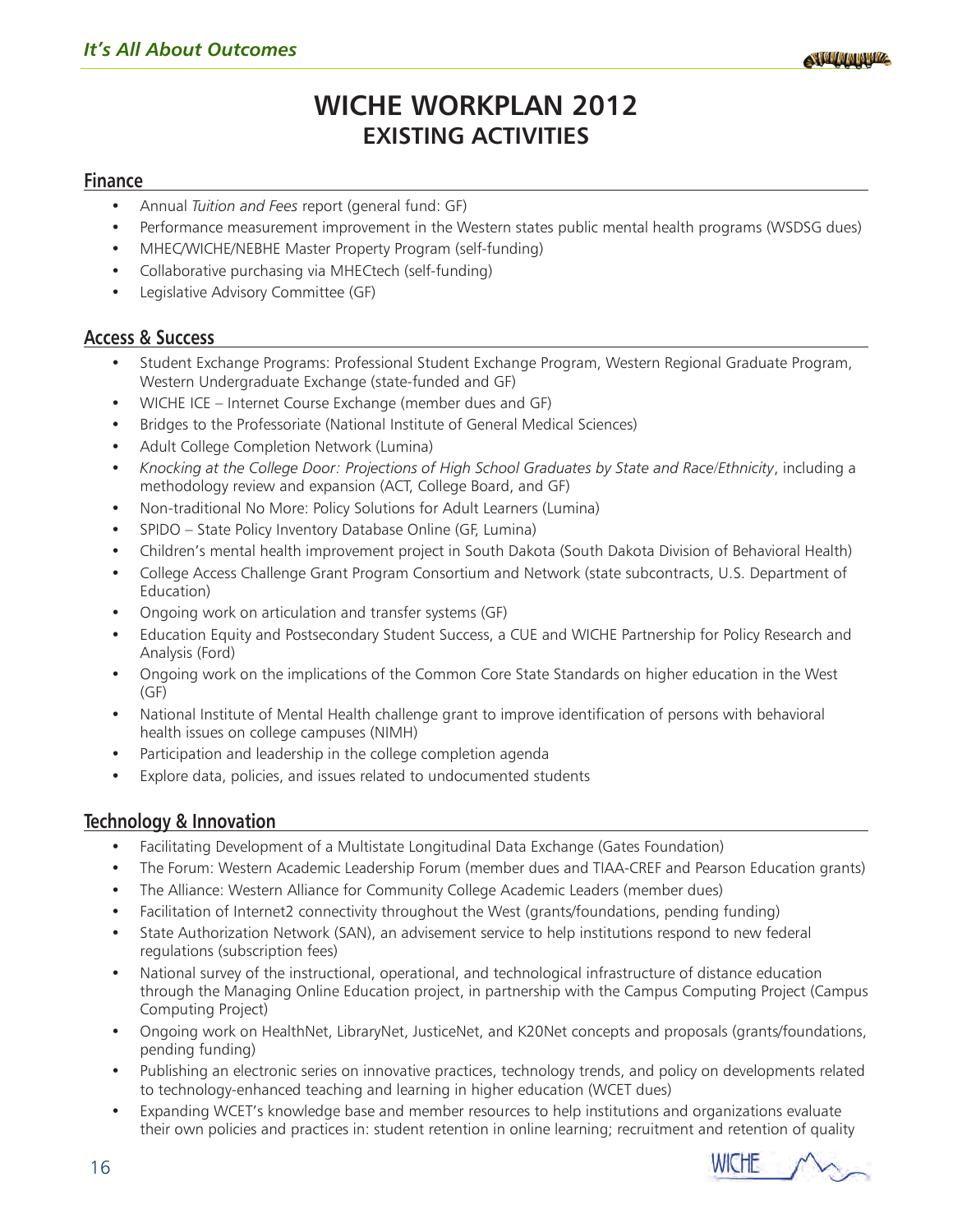

adjunct faculty; strategies for learning management systems' transitions; and management of e-learning consortia (WCET dues)

- y Transitioning EduTools to a new model focused on community contributions and user experiences, initially in the areas of identity authentication technologies and learning management systems (Hewlett grant, sponsors)
- Providing professional development in e-learning for the higher education community through WCET's annual conference event, Catalyst Camp, and invitational summits (fees and sponsors)
- Serving as a knowledgeable resource for higher education on promising practices and policies that address academic integrity and student verification in online learning (WCET dues)
- y Webinar series of national education technology debates: retention strategies, authentication, completion strategies (WCET dues and sponsor)
- Extend the reach of WICHE's policy and research work by leveraging WCET's national network and technical assistance with new media communications (WCET dues)
- Build out WCET's capacity as a third-party provider of grants management and oversight for complex technology-related projects among WCET member institutions and other partners (Lumina, Gates)
- Partnership to establish the Substance Abuse and Mental Health Services Administration/Health Resources and Services Administration Center for Integrated Care, a national technical assistance center to support federal efforts to promote the adoption of integrated primary care and behavioral health delivery systems (SAMHSA/HRSA)
- y Working with Doña Ana County (Las Cruces), New Mexico, to improve crisis intervention services (Doña Ana County)

## **Workforce & Society**

- Development of Student Exchange Program responses to critical workforce shortages, especially in rural and underserved areas (GF)
- Mental health first aid (self-sustaining)
- y Convening and supporting the Regional Veterinary Medicine Advisory Council (GF)
- Building partnerships for competency: public behavioral health workforce development (Alaska Mental Health Trust Authority)
- Behavioral health training initiatives to expand the rural workforce capacity (Alaska Mental Health Trust Authority)
- Increasing community capacity to serve returning National Guard members and their families (Department of Defense)
- Suicide prevention toolkit for rural primary care providers (self-sustaining)
- Increasing health and behavioral health provider knowledge of returning veterans' service needs (Citizen Soldier Support Program)
- y Workforce briefs: *A Closer Look at Healthcare Workforce Needs in the West* (GF)

## **Accountability**

- y *Benchmarks: WICHE Region* (GF)
- y *Electronic Regional Fact Book: Policy Indicators for Higher Education* (GF)
- *Policy Insights* on a range of higher education issues (GF)
- Western Policy Exchanges on WICHE-sponsored meetings and discussions among the West's higher education leaders (various sources)
- Facilitation of the Western States Decision Support Group for Public Mental Health (state-funded)
- y Electronic *Policy Alerts* and *Stat Alerts* (GF)
- Policy Publications Clearinghouse (GF)
- y Work on Transparency by Design's College Choices for Adults website, to help adult students become betterinformed consumers of online education (Lumina)
- Assessing the landscape for state policy on student-learning outcomes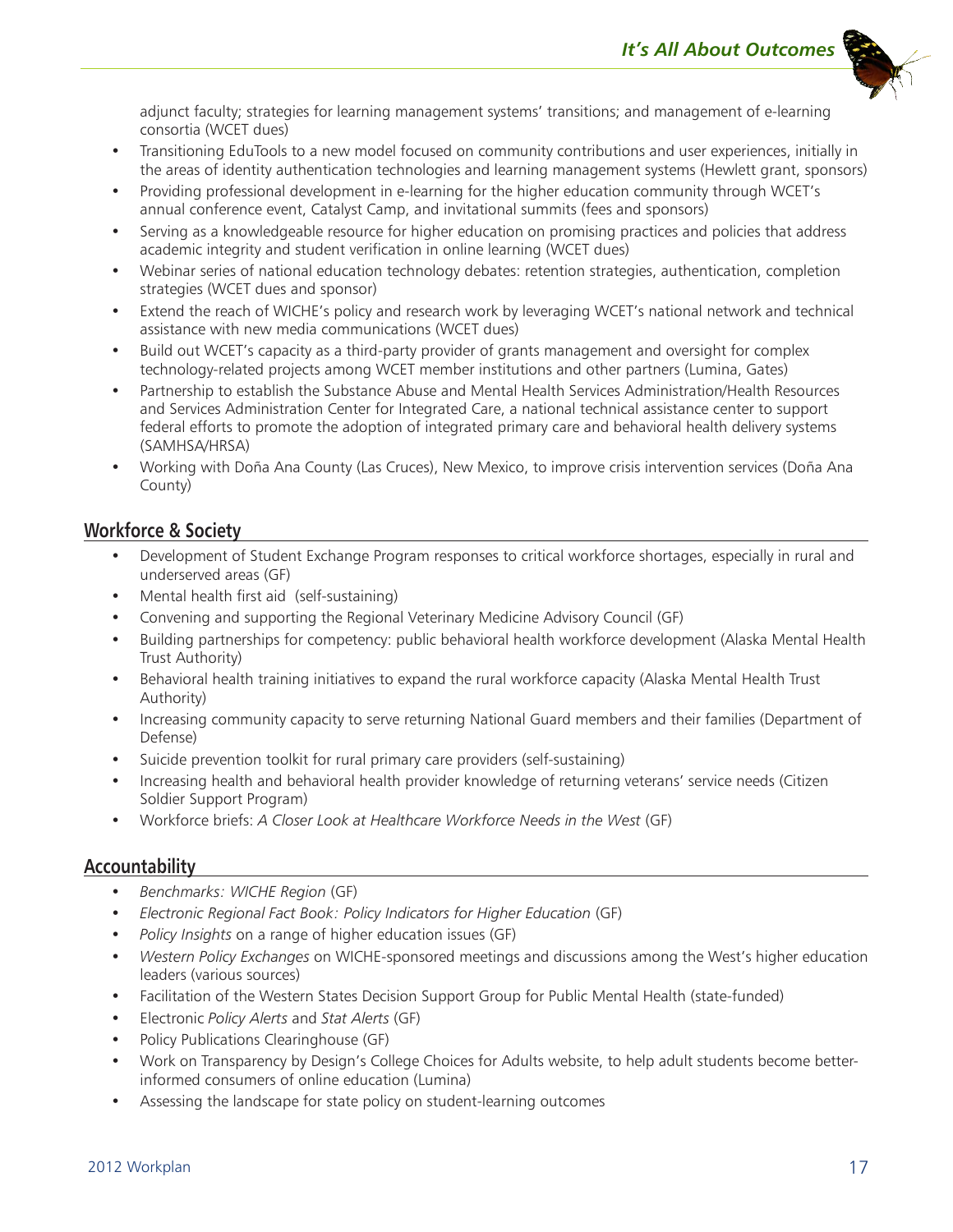# **NEW DIRECTIONS**

(approved by the commission)

## **Finance**

• Technical assistance with state financial aid program design and funding (single-state support, as requested)

## **Access & Success**

- Interstate Passport, a grassroots initiative to develop consensus on essential learning outcomes supporting seamless student transfer in the WICHE region
- Expanding access to cyberinfrastructure, research and education networks, and applications for geographically remote or underserved institutions, including minority-serving institutions in the West (grants/ foundations, pending funding)
- Expanding the opportunities for rural rotations for healthcare students participating in PSEP (GF)
- GOALS II: Gaining Online Accessible Learning through Self-Study, a collaborative project to develop blueprints on web accessibility for institutions to use during the continuous improvement process for reaffirmation by regional accreditors (FIPSE)
- Expanding access to predictive analytics and pattern strategy services to improve decision making related to retention and completion (Gates, pending funding)
- Serving Student Soldiers of the West: Policy and Practice Solutions

## **Technology & Innovation**

- North American Network of Science Labs Online, a collaborative project to use open educational resources and remote web-based labs in introductory online courses in biology, chemistry, and physics courses (Next Generation Learning Challenges grant)
- Expansion of WICHE ICE (ICE member dues)
- Launching Predictive Analytics Reporting project to build models and middleware to examine predictive patterns of student achievement (Bill & Melinda Gates, pending funding)
- Developing action and information agendas to assist higher education institutions with issues of mobility (mobility of learners, mobile technologies, mobile services), digital content ownership and use (copyright, e-textbooks, virtual labs), and e-learning programs and services for adult learners (WCET dues)
- Academic Leaders Toolkit, a Web-based repository of strategic-planning and decision-making tools for academic leaders (Forum membership dues)
- y Managing production of publication *Managing Online Education A Handbook for Practitioners* (Wiley Publishers, WCET dues)
- y Working with Internet2 and National Lambda Rail on the Unified Community Anchor Network project (National Telecommunications and Information Administration, pending funding)
- Creation of an "eScience Institute" for WICHE states' commissioners, higher education leaders, and other public policy leaders (grants/foundations, pending funding)
- Project to broaden the use of open educational resources in teaching, learning, and other areas of higher education (grants/foundations, pending funding)
- Technology and Innovation and Mental Health partnership on mental health and IT-supported clinical services and education in a project with the State of Alaska (pending funding)
- Developing a regional learning center for State Higher Education Policy Center (pending funding)
- Expansion of WCET (membership base dues)

## **Workforce & Society**

- Surveying Professional Student Exchange Program medical, dental, and veterinary medicine schools' rural track and pipeline programs to identify best practices (GF)
- Expanding a behavioral health training program for military communities (Department of Defense)

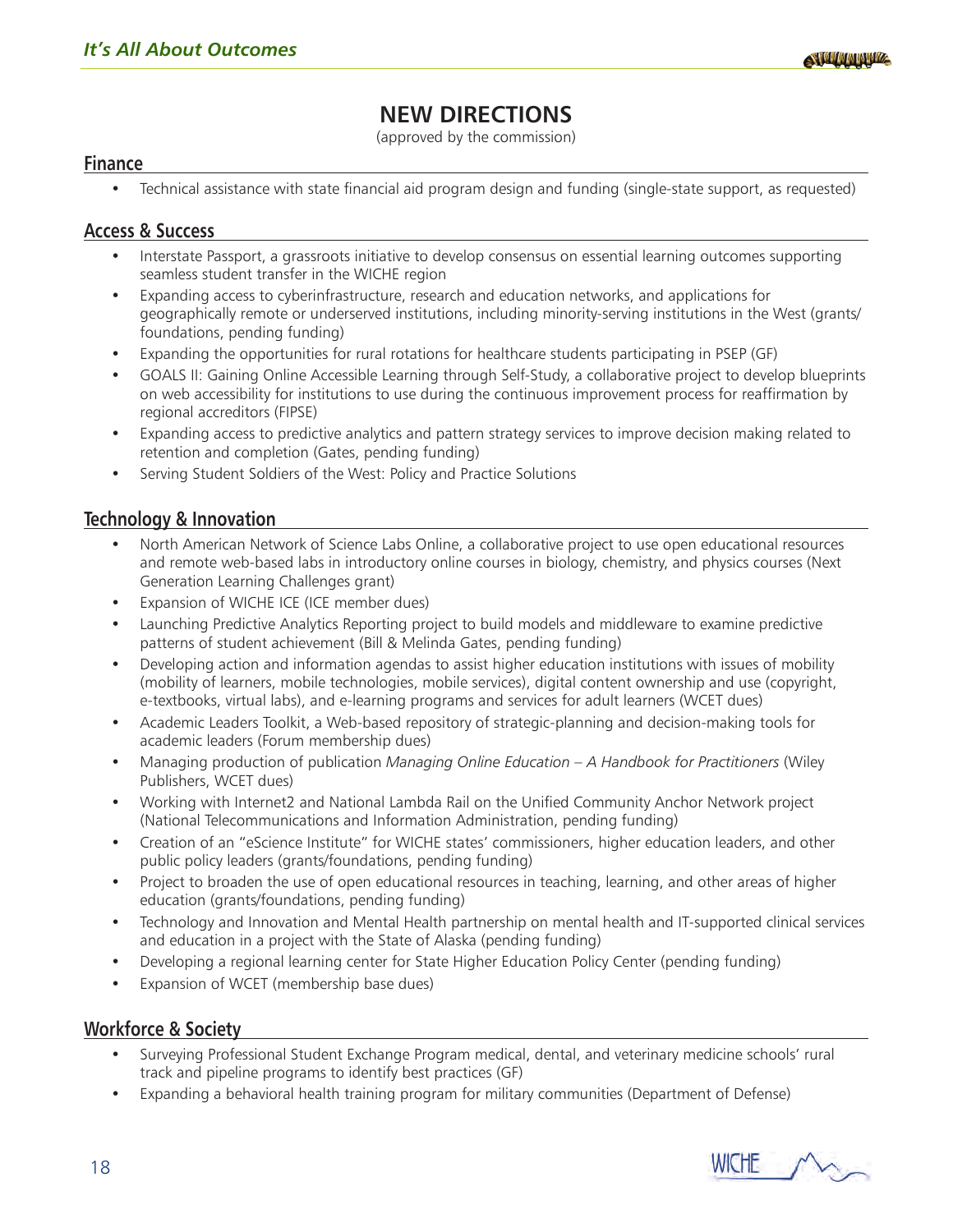

- Expansion of WICHE ICE to develop and support new multi-institution collaborations to exchange online courses and programs in high-need and niche disciplines (ICE member dues)
- Advising Department of Labor Trade Adjustment Assistance Community College and Career Training partnership with enterprises and community colleges (WCET dues)

## **Accountability**

Continuing development of Transparency by Design's College Choices for Adults website, to improve the institutional and program data offered, recruit more institutions to participate, amplify marketing to attract more users, and expand resources for adult learners (pending funding)

# **ON THE HORIZON**

(not yet submitted to the commission)

## **Finance**

- Research and analysis of outcome-based funding approaches
- Campus safety and security

## **Access & Success**

- Improving access and outcomes for people with co-occurring behavioral health disorders (State of Alaska)
- Exploring strategies for improving the delivery of remedial and developmental education
- Identifying the most effective college persistence and success projects and working to bring them to scale
- y Expanding the Rocky Mountain Collaborative to Transform the Health Professions Workforce

## **Technology & Innovation**

- Establishing a data-driven decision-support center for proactively deploying student retention, authentication, and management solutions at demonstrated points of need
- Developing more effective Web portals
- Broadening access to innovative new academic programs on energy research and development in the West through WICHE's Student Exchange Program
- Academic Leaders Reading Program, an initiative to support members reading books on higher education topics of common interest and sharing perspectives (Forum member dues)

## **Workforce & Society**

- Policy and Mental Health collaboration on recidivism reduction in the prison population
- Assisting states in identifying academic program development needs or collaboration options when existing programs are eliminated
- Health and allied health workforce development and policy
- Workforce credentialing systems
- Forging collaborations between Western higher education agencies and institutions and state departments of labor and workforce development
- Expanding the Rocky Mountain Collaborative to Transform the Health Professions Workforce
- Campus safety and security
- Workforce issues within higher education

## **Accountability**

Research and analysis of outcomes-based funding approaches